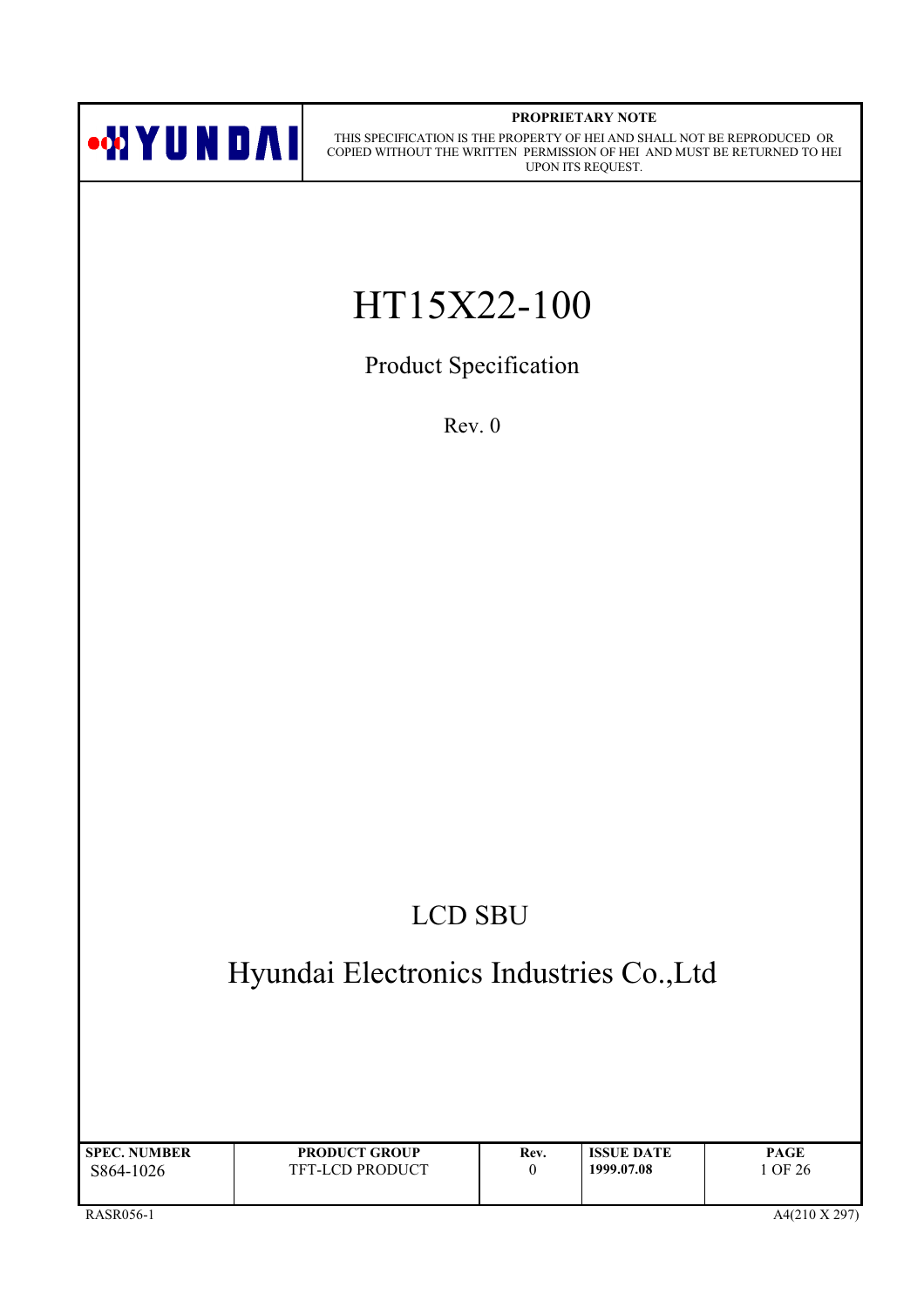|                                  |         |                        | PRODUCT GROUP                                                          | REV.             | <b>ISSUE DATE</b>       |
|----------------------------------|---------|------------------------|------------------------------------------------------------------------|------------------|-------------------------|
| <b>MYUNDAI</b>                   |         |                        | TFT-LCD PRODUCT                                                        | $\boldsymbol{0}$ | 1999.07.08              |
|                                  |         |                        |                                                                        |                  |                         |
|                                  |         |                        | <b>REVISION HISTORY</b>                                                |                  |                         |
| REV.                             | ECN NO. |                        | DESCRIPTION OF CHANGES                                                 | <b>DATE</b>      | <b>PREPARED</b>         |
| $\boldsymbol{0}$                 |         | <b>Initial Release</b> |                                                                        | 99.07.08         | S.K. KIM                |
|                                  |         |                        |                                                                        |                  |                         |
|                                  |         |                        |                                                                        |                  |                         |
|                                  |         |                        |                                                                        |                  |                         |
|                                  |         |                        |                                                                        |                  |                         |
|                                  |         |                        |                                                                        |                  |                         |
|                                  |         |                        |                                                                        |                  |                         |
|                                  |         |                        |                                                                        |                  |                         |
|                                  |         |                        |                                                                        |                  |                         |
|                                  |         |                        |                                                                        |                  |                         |
|                                  |         |                        |                                                                        |                  |                         |
|                                  |         |                        |                                                                        |                  |                         |
|                                  |         |                        |                                                                        |                  |                         |
|                                  |         |                        |                                                                        |                  |                         |
|                                  |         |                        |                                                                        |                  |                         |
|                                  |         |                        |                                                                        |                  |                         |
|                                  |         |                        |                                                                        |                  |                         |
|                                  |         |                        |                                                                        |                  |                         |
|                                  |         |                        |                                                                        |                  |                         |
|                                  |         |                        |                                                                        |                  |                         |
|                                  |         |                        |                                                                        |                  |                         |
| <b>SPEC. NUMBER</b><br>S864-1026 |         |                        | <b>SPEC. TITLE</b><br>HT15X22-100 Product Specification for<br>TFT-LCD |                  | PAGE OF<br>$2\sqrt{26}$ |
| RASR-056-1                       |         |                        |                                                                        |                  | A4(210 X 297)           |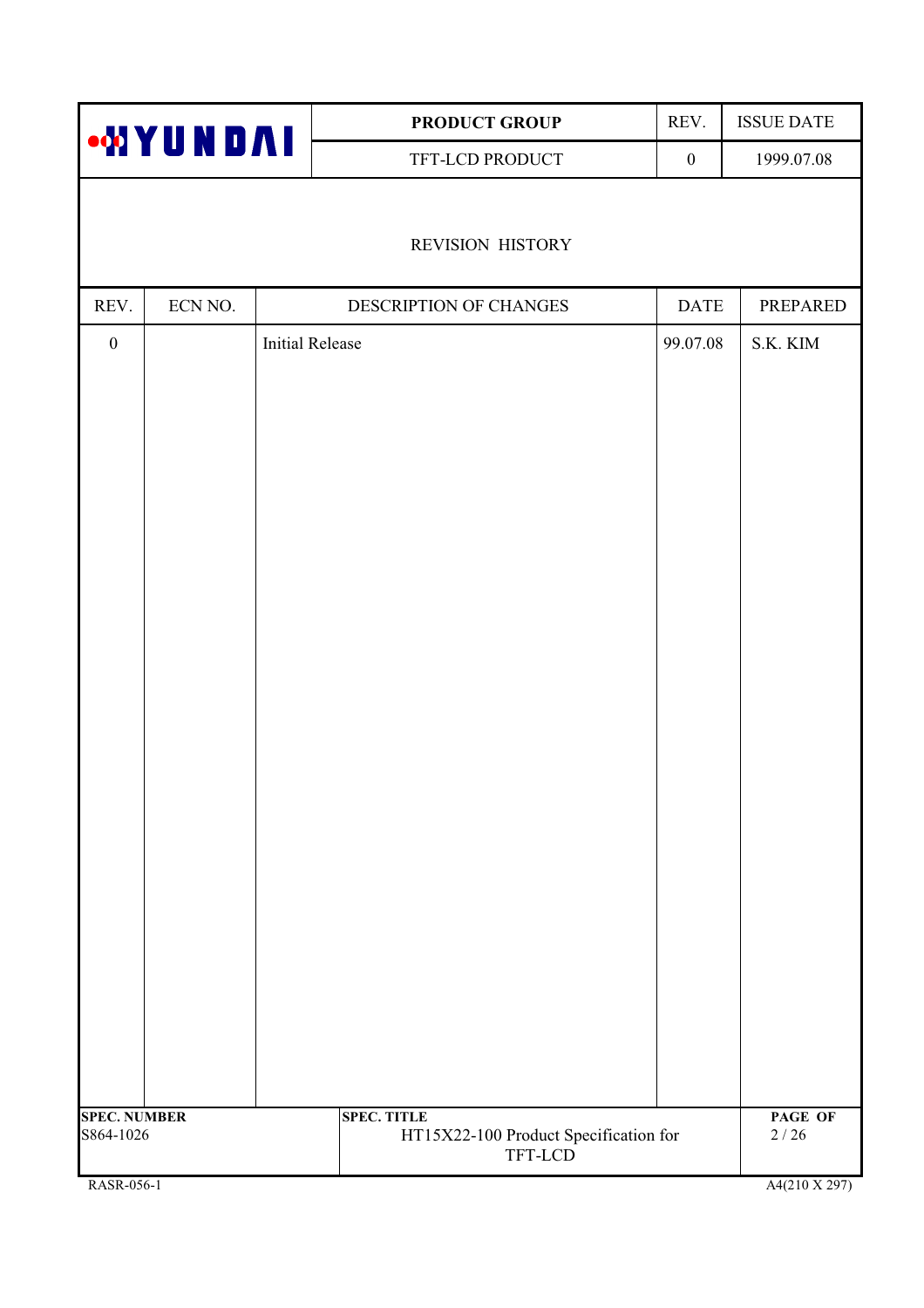| •WYUNDAI |                     | <b>PRODUCT GROUP</b>                                 | REV.             | <b>ISSUE DATE</b> |
|----------|---------------------|------------------------------------------------------|------------------|-------------------|
|          |                     | TFT-LCD PRODUCT                                      | $\boldsymbol{0}$ | 1999.07.08        |
|          |                     |                                                      |                  |                   |
|          |                     |                                                      |                  |                   |
|          |                     |                                                      |                  |                   |
|          |                     |                                                      |                  |                   |
|          |                     | <b>Contents</b>                                      |                  |                   |
|          |                     |                                                      |                  | Page              |
| 1.0      | General Description |                                                      |                  | 4                 |
| 2.0      |                     |                                                      |                  | 6                 |
| 3.0      |                     |                                                      |                  | 7                 |
| 4.0      |                     |                                                      |                  | 8                 |
| 5.0      |                     |                                                      |                  | 11                |
| 6.0      |                     |                                                      |                  | 14                |
| 7.0      |                     |                                                      |                  | 15                |
| 8.0      |                     | Input Signals, Display Colors & Gray Scale of Colors |                  | 16                |
| 9.0      |                     |                                                      |                  | 18                |
| 10.0     |                     |                                                      |                  | 19                |
| 11.0     |                     |                                                      |                  | 20                |
| 12.0     |                     |                                                      |                  | 21                |
| 13.0     |                     |                                                      |                  | 22                |
| 14.0     |                     |                                                      |                  | 22                |

| <b>SPEC. NUMBER</b> | <b>SPEC. TITLE</b>                    | <b>PAGE OF</b> |
|---------------------|---------------------------------------|----------------|
| S864-1026           | HT15X22-100 Product Specification for | 3/26           |
|                     | TFT-LCD                               |                |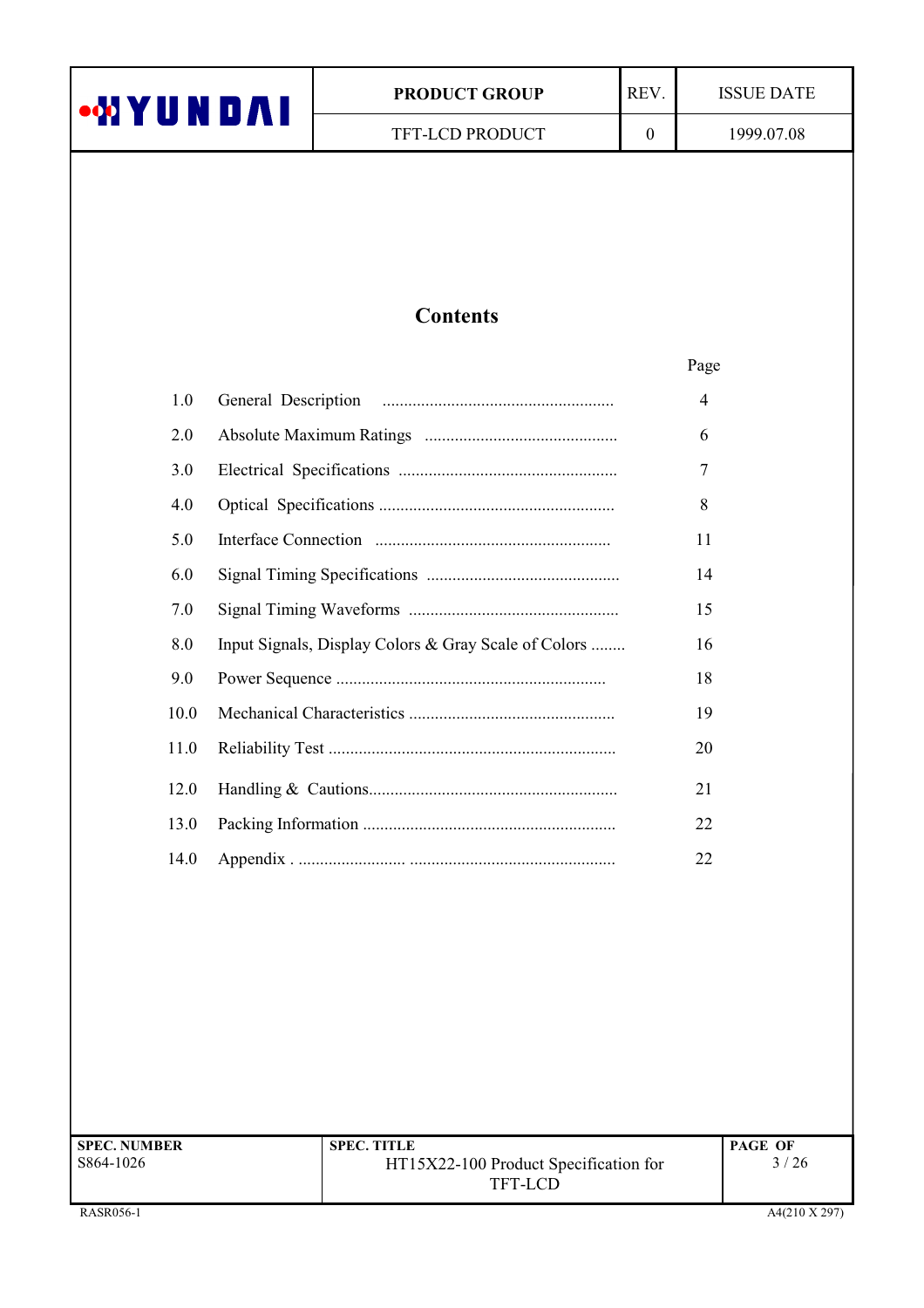| L<br>$\boldsymbol{\Lambda}$ | <b>PRODUCT GROUP</b> | <b>REV</b> | <b>ISSUE DATE</b> |
|-----------------------------|----------------------|------------|-------------------|
|                             | TFT-LCD PRODUCT      |            | 1999.07.08        |

#### 1.0 GENERAL DESCRIPTION

#### 1.1 Introduction

 $HT15X22-100$  is a color active matrix TFT LCD module using amorphous silicon TFT's (Thin Film Transistors) as an active switching devices. This module has a 15.0 inch diagonally measured active area with XGA resolutions (1024 horizontal by 768 vertical pixel array). Each pixel is divided into RED, GREEN, BLUE dots which are arranged in vertical Stripe and this module can display  $16,777,216$  colors. The TFT-LCD panel used for this module is a low reflection and higher color type. Therefore, this module is suitable for Desk-top type of PC. The DC/AC inverter for back-light driving is not built in this model.

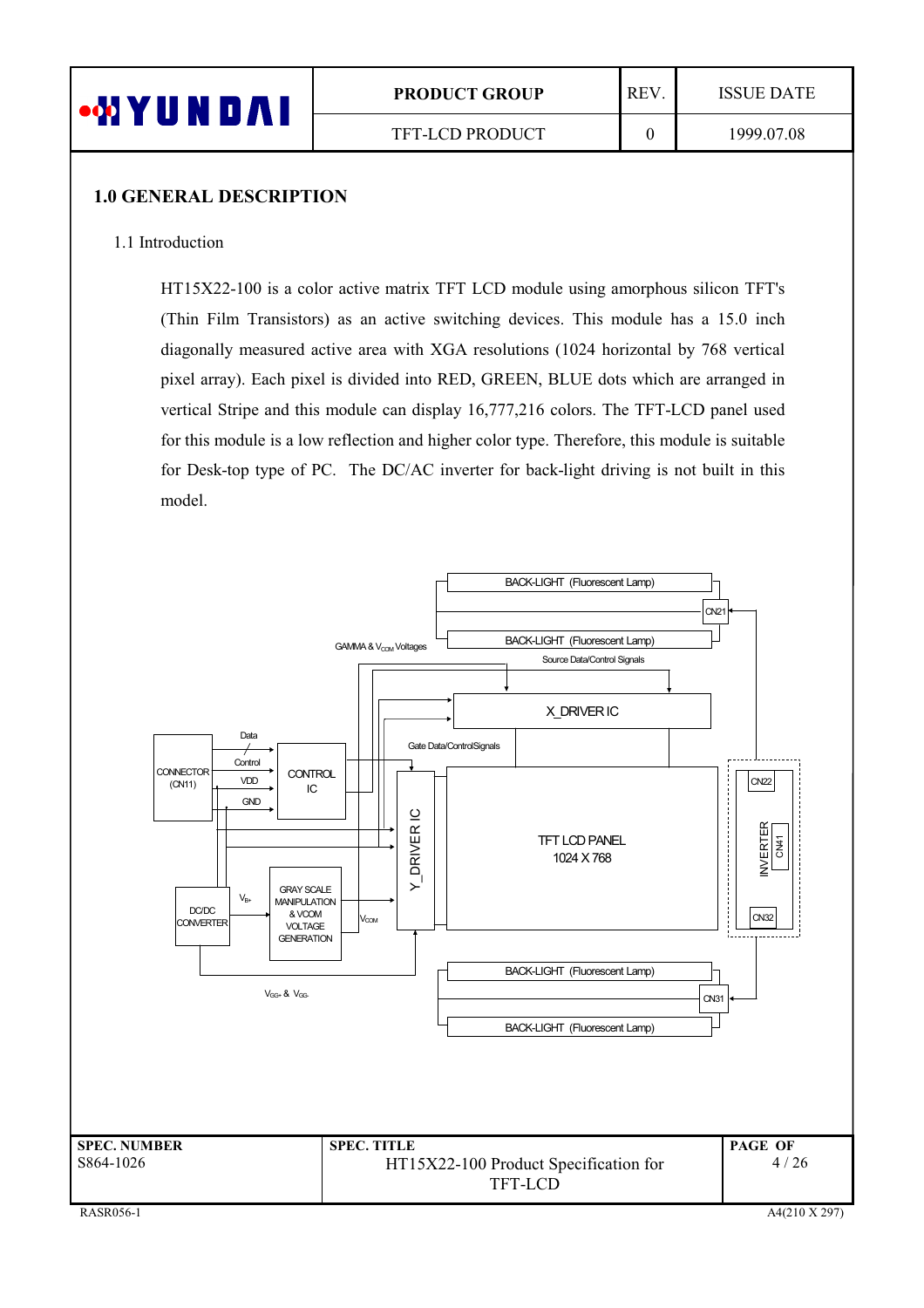| <b>MIYUNDAI</b> | REV.<br><b>PRODUCT GROUP</b> |  | <b>ISSUE DATE</b> |
|-----------------|------------------------------|--|-------------------|
|                 | <b>TFT-LCD PRODUCT</b>       |  | 1999.07.08        |
|                 |                              |  |                   |

## 1.2 Features

- $\bullet$  Desk-top type of PC
- $\bullet$  Display terminals for control system
- $\bullet$  Monitors for process controller
- $\bullet$  CMOS RGB Interface
- $\bullet$  High speed response
- 256 Gray Scale (8 bits) / 64 Gray Scale (6 bits)
- $\bullet$  Incorporated edge type back-light (Four lamps, Inverter optional)
- $\bullet$  High luminance and Contrast ratio, Low reflection and wide viewing angle
- $\bullet$  DE (Data Enable) Mode only

#### 1.3 General Specifications

The followingsare general specifications at the model  $HT15X22-100$ . (listed in Table 1)

| <table 1.="" general="" specifications=""></table> |
|----------------------------------------------------|
|                                                    |

| Parameter           | Specification                             | Unit   | Remarks |
|---------------------|-------------------------------------------|--------|---------|
| Active area         | 304.128 (H) x 228.096(V)                  | mm     |         |
| Number of pixels    | $1024(H)$ x 768(V)                        | pixels |         |
| Pixel pitch         | $0.297(H) \times 0.297(V)$                | mm     |         |
| Pixel arrangement   | <b>RGB</b> Vertical stripe                |        |         |
| Display colors      | 16,777,216                                | colors |         |
| Display mode        | Normally Black                            |        |         |
| Dimensional outline | 350.0 ± 0.5(H)x266.5 ± 0.5(V)x17.2(D)Typ. | mm     | Note 1  |
| Weight              | 1500 Max.                                 | g      | Note 1  |
| Back-light          | Top/Bottom edge side 4-CCFL type          |        | Note 2  |

Note : 1. Excluding Back-light inverter

2. CCFL (Cold Cathode Fluorescent Lamp)

| <b>SPEC. NUMBER</b> | <b>SPEC. TITLE</b>                    | <b>PAGE OF</b> |
|---------------------|---------------------------------------|----------------|
| S864-1026           | HT15X22-100 Product Specification for | 5/26           |
|                     | TFT-LCD                               |                |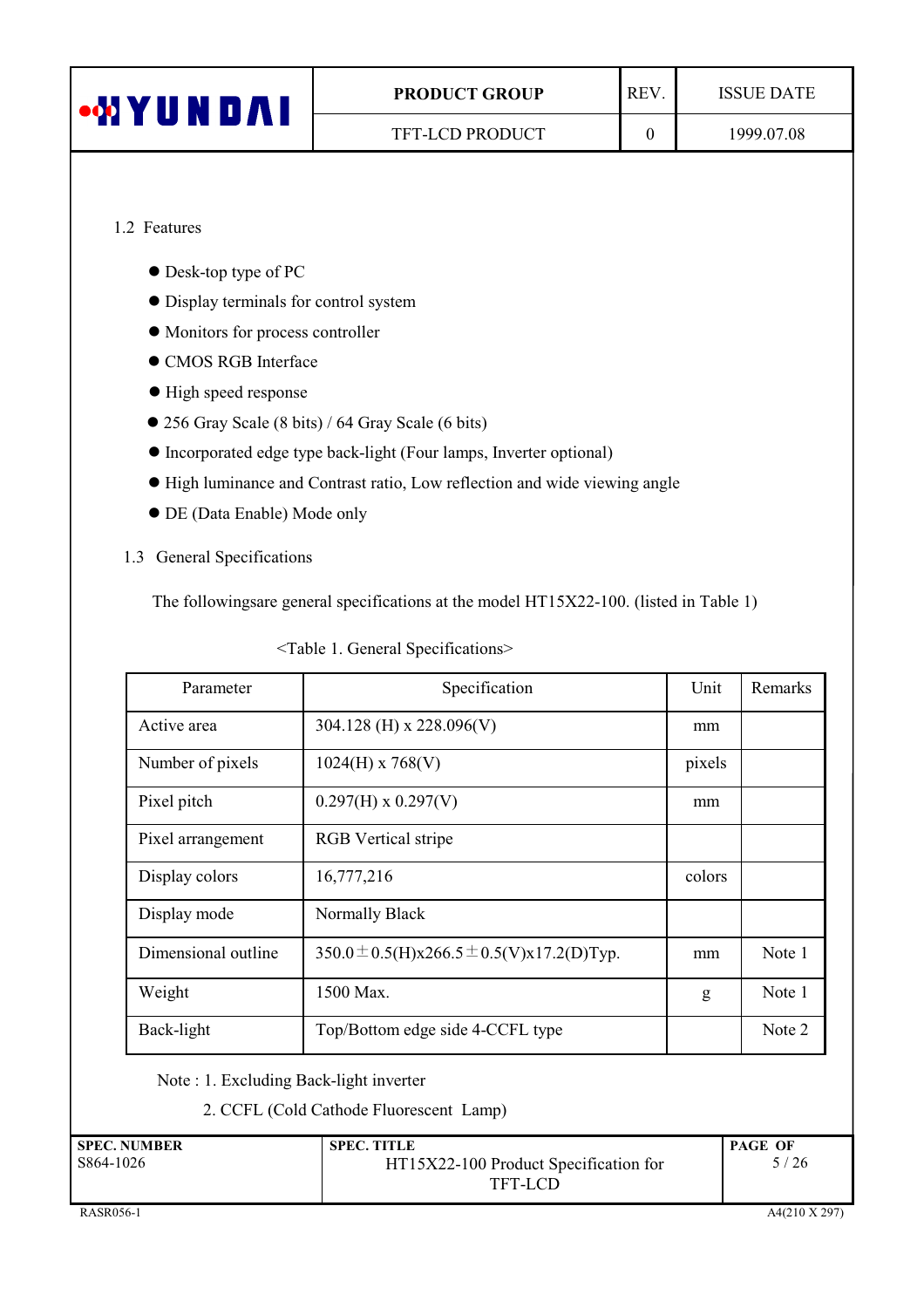

## 2.0 ABSOLUTE MAXIMUM RATINGS

The followings are maximum values which, if exceed, may cause faulty operation or damage to the unit. The operational and non-operational maximum voltage and current values are listed in Table  $2.$ 

| Parameter                     | Symbol            | Min.         | Max.  | Unit                    | Remarks            |
|-------------------------------|-------------------|--------------|-------|-------------------------|--------------------|
| Power Input Voltage           | $V_{DD}$          | $-0.3$       | 6.0   | V                       | $Ta = 25^{\circ}C$ |
| <b>Backlight Power Supply</b> | $\rm V_{\rm DDB}$ | $-0.3$       | 14    | $\overline{\mathsf{V}}$ |                    |
| Voltage                       |                   |              |       |                         |                    |
|                               |                   |              |       |                         |                    |
| Logic Input Voltage           | $V_{IN}$          | $-0.3$       | 4.6   | $\overline{\mathbf{V}}$ |                    |
| <b>Operating Temperature</b>  | $T_{OP}$          | $\mathbf{0}$ | $+50$ | $\int_{0}^{\infty}$     |                    |
| (Humidity)                    | RH                |              | 95    | $\frac{0}{0}$           | $≤ 40$ ℃           |
| <b>Storage Temperature</b>    | $T_{SP}$          | $-20$        | $+60$ | $\mathcal{C}$           |                    |
| (Humidity)                    | RH                |              | 95    | $\frac{0}{0}$           | $≤40$ ℃            |

|  |  | <table 2.="" absolute="" maximum="" ratings=""></table> |  |
|--|--|---------------------------------------------------------|--|
|  |  |                                                         |  |

| <b>SPEC. NUMBER</b> | <b>SPEC. TITLE</b>                    | <b>PAGE OF</b> |
|---------------------|---------------------------------------|----------------|
| S864-1026           | HT15X22-100 Product Specification for | 6/26           |
|                     | TFT-LCD                               |                |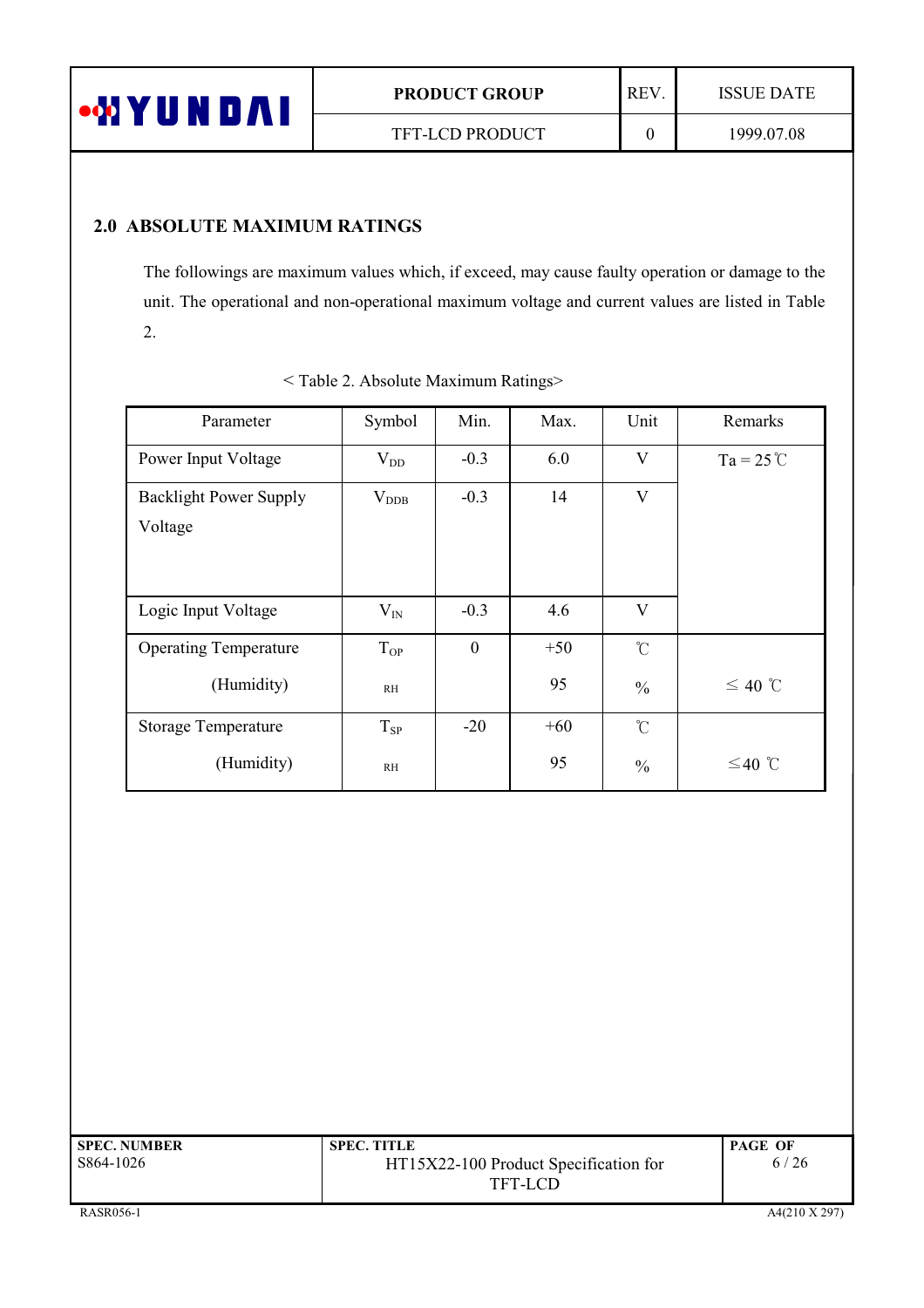| aab N<br>'UN<br>W I<br>Ш | <b>PRODUCT GROUP</b>   | <b>REV</b> | <b>ISSUE DATE</b> |
|--------------------------|------------------------|------------|-------------------|
|                          | <b>TFT-LCD PRODUCT</b> |            | 1999.07.08        |
|                          |                        |            |                   |

## 3.0 ELECTRICAL SPECIFICATIONS

## 3.1 Electrical Characteristics

 $\leq$  Table 3. Electrical specifications  $>$  Ta = 25  $\pm$  2 °C

| Parameter                              |                  | Min.             | Typ. | Max.                                      | Unit              | Remarks  |
|----------------------------------------|------------------|------------------|------|-------------------------------------------|-------------------|----------|
| Power Supply Voltage                   | $\rm V_{DD}$     | 4.5              | 5.0  | 5.5                                       | V                 |          |
| Power Supply Current                   | $I_{DD}$         |                  | 700  |                                           | mA                | Note 1   |
| "Low" Input Voltage                    | $V_{IL}$         | $\boldsymbol{0}$ |      | 0.8                                       | V                 | Note 2   |
| "High" Input Voltage                   | $\rm V_{\rm IH}$ | 2.0              |      | 3.6                                       | $\mathbf V$       |          |
| Back-light Lamp Voltage                | $V_{BL}$         |                  | 740  |                                           | $V_{\rm rms}$     |          |
| Back-light Lamp Current                | $I_{BL}$         |                  | 6.0  |                                           | mA <sub>rms</sub> | per CCFL |
| Back-light Lamp operating<br>frequency | $\rm F_L$        |                  | 45   |                                           | <b>KHz</b>        | Note 3   |
| Lamp Start Voltage                     | $\rm V_S$        |                  |      | (780)<br>$(25^{\circ}\text{C})$<br>(1160) | $V_{rms}$         | Note 4   |
| Lamp Life                              | Hr               | 25,000           |      | $(0^{\circ}\mathrm{C})$                   | hrs               |          |
| Power Consumption                      | $P_D$            |                  | 3.5  |                                           | W                 |          |
|                                        | $P_{BL}$         |                  | 17.8 |                                           | W                 | Note 5   |
|                                        | $P_{total}$      |                  | 21.3 |                                           | W                 |          |

| <b>SPEC. NUMBER</b> | <b>SPEC. TITLE</b>                    | <b>PAGE OF</b> |
|---------------------|---------------------------------------|----------------|
| S864-1026           | HT15X22-100 Product Specification for | 7/26           |
|                     | TFT-LCD                               |                |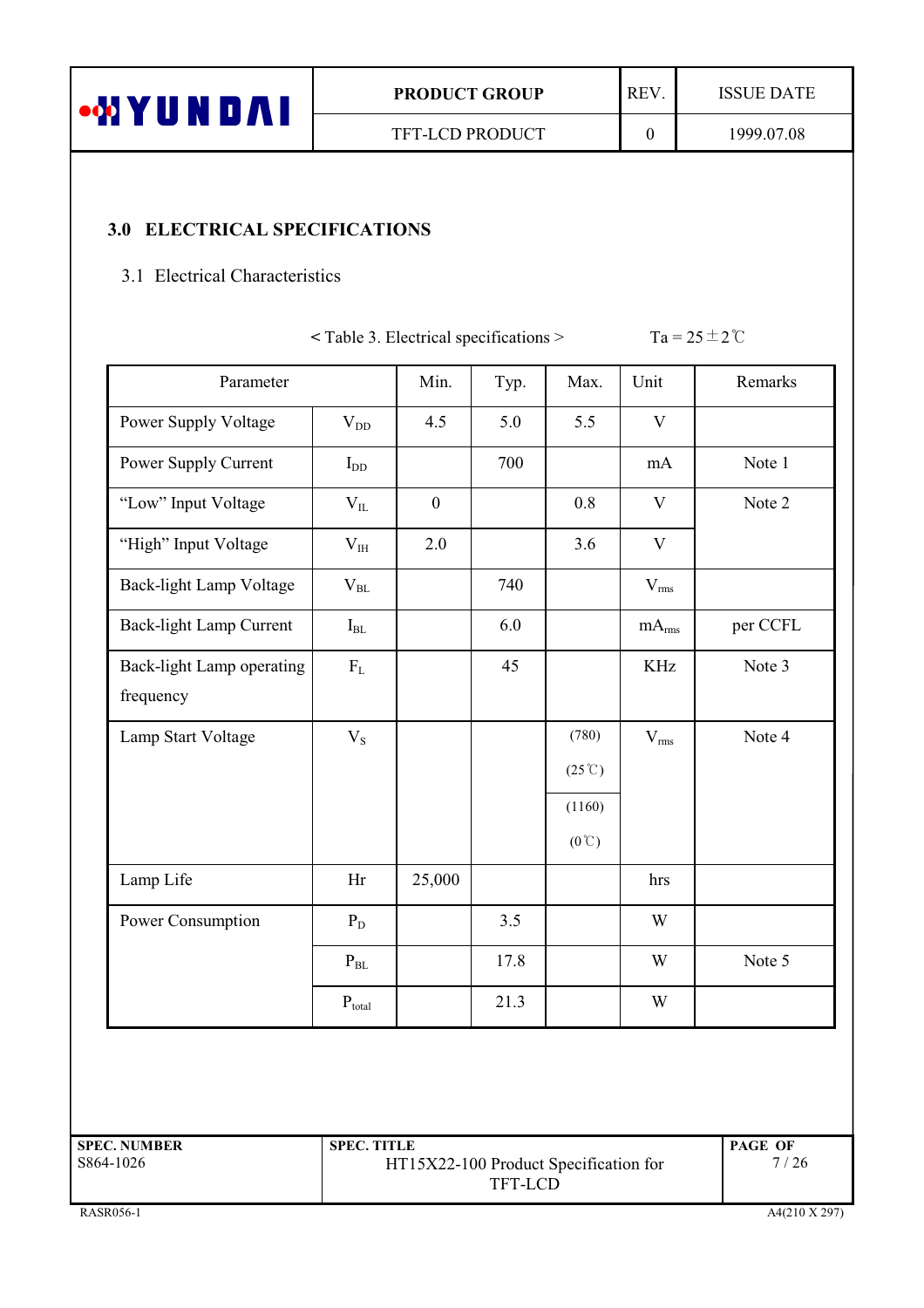| <b>WIYUNDAI</b>                                                                          | <b>PRODUCT GROUP</b> | REV.     | <b>ISSUE DATE</b> |  |
|------------------------------------------------------------------------------------------|----------------------|----------|-------------------|--|
|                                                                                          | TFT-LCD PRODUCT      | $\Omega$ | 1999.07.08        |  |
| Notes : 1. Test Pattern of power supply current<br>a) Typ: Vertical color bar pattern    |                      |          |                   |  |
| b) Max : Vertical 2 line pattern                                                         |                      |          |                   |  |
| 2. Input signals are $DE, I_{C,K}, RA[7:0], GA[7:0], BA[7:0], RB[7:0], GB[7:0], BB[7:0]$ |                      |          |                   |  |
| 3. The lamp frequency should be selected as different as possible from the horizontal    |                      |          |                   |  |
| synchronous frequency and its harmonics to avoid interference which may cause            |                      |          |                   |  |

line flow on the display.

- 4. The voltage above this value should be applied to the lamps for more than 1 second to startup. Otherwise the lamps may not to be turned on.
- 5. Calculated value for reference ( $V_{BL} \times I_{BL}$ ) x 4 excluding inverter loss.

## 4.0 OPTICAL SPECIFICATIONS

#### 4.1 Overview

The test of Optical specifications shall be measured in a dark room (ambient luminance  $\leq 1$  lux and temperature =  $25\pm2\degree$ C) with the equipment of Luminance meter system (Goniometer system and TOPCONE BM-5) and test unit shall be located at an approximate distance 50cm from the LCD surface at a viewing angle of  $\theta$  and  $\Phi$  equal to 0°. We refer to  $\theta_{\theta=0}$  (=  $\theta_3$ ) as the 3 o'clock direction (the "right"),  $\theta_{\Theta=90} (= \theta_{12})$  as the 12 o'clock direction ("upward"),  $\theta_{\Theta=180} (=$  $\theta_9$ ) as the 9 o'clock direction ("left") and  $\theta_{\theta=270} (= \theta_6)$  as the 6 o'clock direction ("bottom"). While scanning  $\theta$  and/or  $\Omega$ , the center of the measuring spot on the Display surface shall stay fixed. The measurement shall be executed after 30 minutes warm-up period. VDD shall be 5.0+/- 10% at  $25^{\circ}$ C. Optimum viewing angle direction is 6 o'clock.

| <b>SPEC. NUMBER</b> | <b>SPEC. TITLE</b>                    | <b>PAGE OF</b> |
|---------------------|---------------------------------------|----------------|
| S864-1026           | HT15X22-100 Product Specification for | 8/26           |
|                     | <b>TFT-LCD</b>                        |                |
|                     |                                       |                |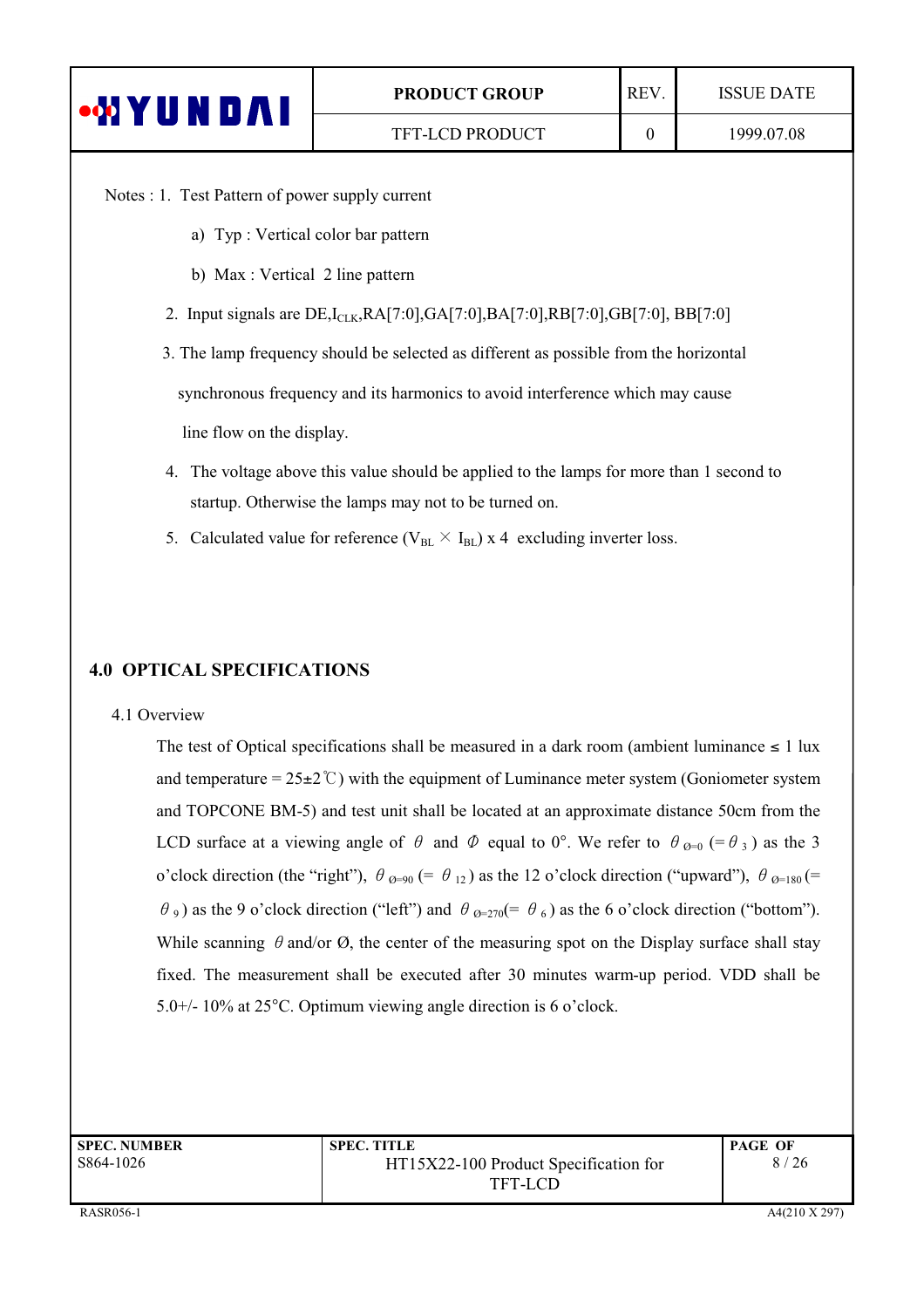| <b>WYUNDAI</b> |  |  |  |  |
|----------------|--|--|--|--|
|                |  |  |  |  |

Τ

 $\overline{0}$ 

**ISSUE DATE** 

## 4.2 Optical Specifications

| <table 4.="" optical="" specifications=""></table> |  |
|----------------------------------------------------|--|
|----------------------------------------------------|--|

| Parameter                  |            | Symbol                    | Condition            | Min. | Typ.  | Max. | Unit              | Remark |
|----------------------------|------------|---------------------------|----------------------|------|-------|------|-------------------|--------|
| Viewing                    | Horizontal | $\Theta_3$                | CR > 10              |      | 80    |      | Deg.              | Note 1 |
| Angle range                |            | $\varTheta_9$             |                      |      | 80    |      | Deg.              |        |
|                            | Vertical   | $\Theta_{12}$             |                      |      | 80    |      | Deg.              |        |
|                            |            | $\varTheta_6$             |                      |      | 80    |      | Deg.              |        |
| Luminance Contrast ratio   |            | CR                        | $\Theta = 0^{\circ}$ |      | 200   |      |                   | Note 2 |
| Average Luminance of       |            | $\mathbf{Y}_{\text{w}}$   | $\Theta = 0^{\circ}$ |      | 200   |      | cd/m <sup>2</sup> | Note 3 |
| White                      |            |                           |                      |      |       |      |                   |        |
| White luminance uniformity |            | $\varDelta \mathbf{Y}$    | $IBL = 6.0$ .mA      |      |       | 1.45 |                   | Note 4 |
|                            |            |                           |                      |      |       |      |                   |        |
| Reproduction               | White      | $\mathbf{x}_{\mathrm{w}}$ | $\Theta = 0^{\circ}$ |      | 0.314 |      |                   | Note 5 |
| Of color                   |            | yw                        |                      |      | 0.325 |      |                   |        |
|                            | Red        | $\mathbf{X}_\text{R}$     |                      |      | 0.621 |      |                   |        |
|                            |            | $y_R$                     |                      |      | 0.329 |      |                   |        |
|                            | Green      | $\mathbf{X}_{\mathbf{G}}$ |                      |      | 0.294 |      |                   |        |
|                            |            | $y_G$                     |                      |      | 0.611 |      |                   |        |
|                            | Blue       | $\mathbf{X}_{\text{B}}$   |                      |      | 0.143 |      |                   |        |
|                            |            | $\mathbf{y}_\mathrm{B}$   |                      |      | 0.105 |      |                   |        |
| Response                   | Rise       | $T_{\rm r}$               | Ta= $25^{\circ}$ C   |      | 40    |      | ms                | Note 6 |
| Time                       | Decay      | $\rm T_d$                 | $\Theta = 0^{\circ}$ |      | 40    |      | ms                |        |
| Cross Talk                 |            | CT                        | $\Theta = 0^{\circ}$ |      |       | 2.0  | $\frac{0}{0}$     | Note 7 |

Note:

1. Viewing angle is the angle at which the contrast ratio is greater than 10. The viewing angles are determined for the horizontal or 3, 9 o'clock direction and the vertical or 6, 12 o'clock direction with respect to the optical axis which is normal to the LCD surface (see FIGURE 1 shown in Appendix).

| <b>SPEC. NUMBER</b> | <b>SPEC. TITLE</b>                    | <b>PAGE OF</b> |
|---------------------|---------------------------------------|----------------|
| S864-1026           | HT15X22-100 Product Specification for | 9/26           |
|                     | TFT-LCD                               |                |
|                     |                                       |                |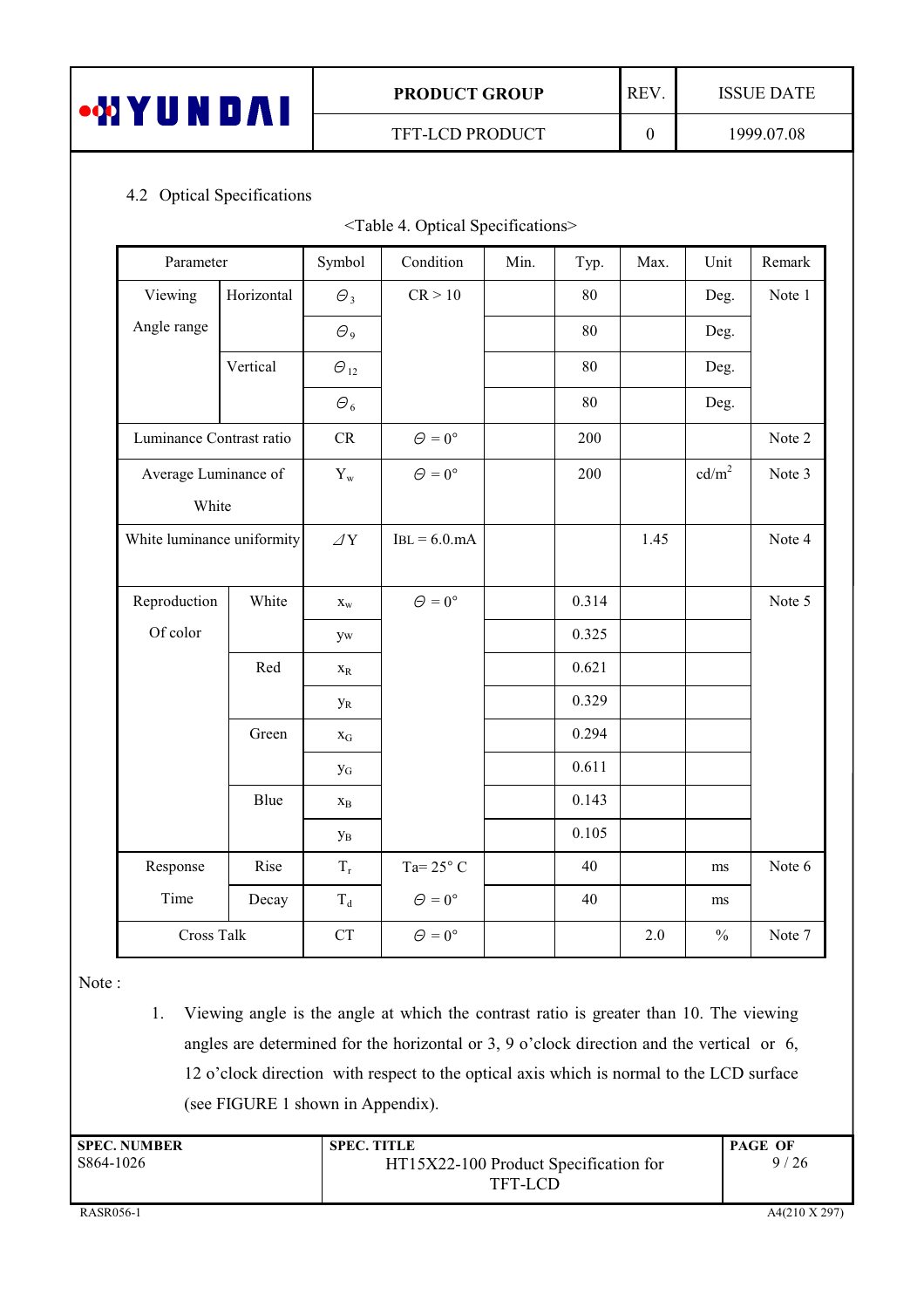| <b>UN</b><br>U A | <b>PRODUCT GROUP</b>   | <b>REV</b> | <b>ISSUE DATE</b> |
|------------------|------------------------|------------|-------------------|
|                  | <b>TFT-LCD PRODUCT</b> |            | 1999.07.08        |

2. Contrast measurements shall be made at viewing angle of  $\Theta = 0^{\circ}$  and at the center of the LCD surface. Luminance shall be measured with all pixels in the view field set first to white, then to the dark (black) state . (see FIGURE 1 shown in Appendix) Luminance Contrast Ratio (CR) is defined mathematically.

Luminance when displaying a white raster

 $CR =$   $\frac{1}{100}$ 

Luminance when displaying a black raster

- 3. Average Luminance of white is defined as arithmetic mean of five measurement points across the LCD surface. Luminance shall be measured with all pixels in the view field set first to white. This measurement shall be taken at the locations shown in FIGURE 2. for a total of the measurements per display.
- 4. The White luminance uniformity on LCD surface is then expressed as :  $\Delta Y =$ Maximum Luminance of five points / Minimum Luminance of five points (see FIGURE 2 shown in Appendix).
- 5. The color chromaticity coordinates specified in Table 4. shall be calculated from the spectral data measured with all pixels first in red, green, blue, and white. Measurements shall be made at the center of the panel.
- 6. The electro-optical response time measurements shall be made as  $FIGURE 3$  shown in Appendix by switching the "data" input signal ON and OFF. The times needed for the luminance to change from  $0\%$  to  $90\%$  is Td and  $100\%$  to  $10\%$  is Tr.
- 7. Cross-Talk of one area of the LCD surface by another shall be measured by comparing the luminance  $(Y_A)$  of a 25mm diameter area, with all display pixels set to a gray level, to the luminance  $(Y_B)$  of that same area when any adjacent area is driven dark. (see FIGURE 4 shown in Appendix).

| <b>SPEC. NUMBER</b> | <b>SPEC. TITLE</b>                    | <b>PAGE OF</b> |
|---------------------|---------------------------------------|----------------|
| S864-1026           | HT15X22-100 Product Specification for | 10/26          |
|                     | TFT-LCD                               |                |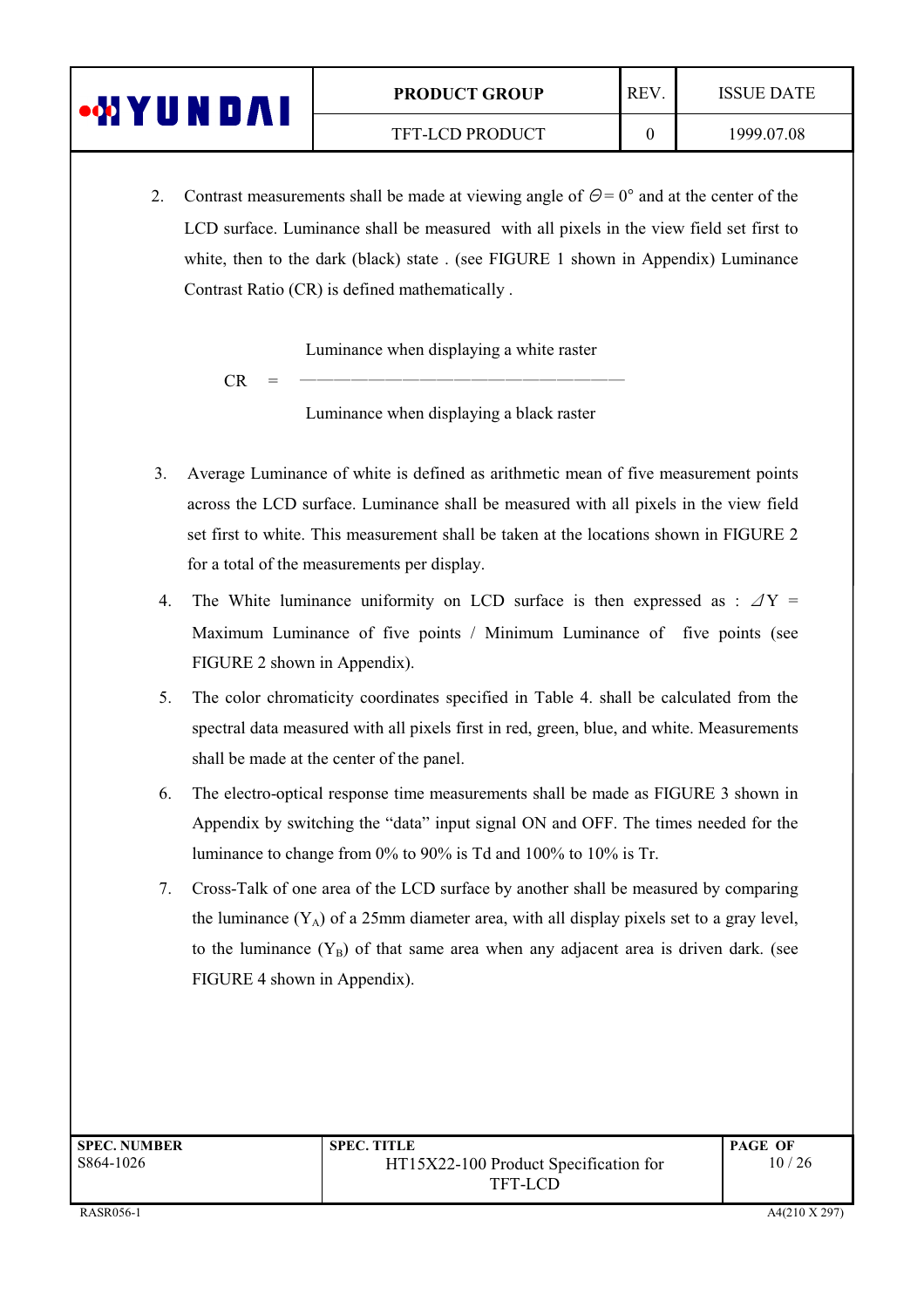

TFT-LCD PRODUCT

### **5.0 INTERFACE CONNECTION**

#### 5.1 Electrical Interface Connection

| CN1 |  |
|-----|--|
|     |  |

The module-side connector

The user-side connector

: FX8-80S-SV (HIROSE Electric Co.)

: FX8-80P-SV (HIROSE Electric Co.)

<Table 5. Pin Assignment for Receiver Interface Connection>

| $\operatorname{GND}$<br>Ground<br>Red Odd data LSB<br>RA0(GND)<br>Red Odd data<br>RA1(GND)<br>$\overline{\mathbf{G}}$<br>RA2(RA0)<br>$\overline{\mathbf{G}}$<br>RA3(RA1)<br>$\operatorname{GND}$<br>Ground<br>Red Odd data<br>RA4(RA2)<br>$\zeta\,\zeta$<br>RA5(RA3) | 41<br>42<br>43<br>44<br>45<br>46 | $\overline{GND}$<br>GB0(GND)<br>GB1(GND)<br>GB2(GB0)<br>GB3(GB1) | Ground<br>Green Even data<br>$\mathfrak{c}\mathfrak{c}$ |  |
|----------------------------------------------------------------------------------------------------------------------------------------------------------------------------------------------------------------------------------------------------------------------|----------------------------------|------------------------------------------------------------------|---------------------------------------------------------|--|
|                                                                                                                                                                                                                                                                      |                                  |                                                                  | Green Even data LSB                                     |  |
|                                                                                                                                                                                                                                                                      |                                  |                                                                  |                                                         |  |
|                                                                                                                                                                                                                                                                      |                                  |                                                                  |                                                         |  |
|                                                                                                                                                                                                                                                                      |                                  |                                                                  |                                                         |  |
|                                                                                                                                                                                                                                                                      |                                  |                                                                  | $\mathfrak{c}\mathfrak{c}$                              |  |
|                                                                                                                                                                                                                                                                      |                                  | $\operatorname{GND}$                                             | Ground                                                  |  |
|                                                                                                                                                                                                                                                                      | 47                               | GB4(GB2)                                                         | Green Even data                                         |  |
|                                                                                                                                                                                                                                                                      | 48                               | GB5(GB3)                                                         | $\zeta$ $\zeta$                                         |  |
| $\zeta$ $\zeta$<br>RA6(RA4)                                                                                                                                                                                                                                          | 49                               | GB6(GB4)                                                         | $\zeta\,\zeta$                                          |  |
| Red Odd data MSB<br>RA7(RA5)                                                                                                                                                                                                                                         | 50                               | GB7(GB5)                                                         | Green Even data MSB                                     |  |
| $\operatorname{GND}$<br>Ground                                                                                                                                                                                                                                       | 51                               | <b>GND</b>                                                       | Ground                                                  |  |
| Green Odd data LSB<br>GA0(GND)                                                                                                                                                                                                                                       | 52                               | BB0(GND)                                                         | Blue Even data LSB                                      |  |
| GA1(GND)<br>Green Odd data                                                                                                                                                                                                                                           | 53                               | BB1(GND)                                                         | Blue Even data                                          |  |
| $\overline{\mathfrak{c}}$<br>GA2(GA0)                                                                                                                                                                                                                                | 54                               | BB2(BB0)                                                         | $\overline{\mathfrak{c}}$                               |  |
| $\epsilon$<br>GA3(GA1)                                                                                                                                                                                                                                               | 55                               | BB3(BB1)                                                         | $\overline{\mathbf{G}}$                                 |  |
| $\operatorname{GND}$<br>Ground                                                                                                                                                                                                                                       | 56                               | $\operatorname{GND}$                                             | Ground                                                  |  |
| Green Odd data<br>GA4(GA2)                                                                                                                                                                                                                                           | 57                               | BB4(BB2)                                                         | Blue Even data                                          |  |
| $\zeta\,\zeta$<br>GA5(GA3)                                                                                                                                                                                                                                           | 58                               | BB5(BB3)                                                         |                                                         |  |
| $\zeta\,\zeta$<br>GAG(GA4)                                                                                                                                                                                                                                           | 59                               | BB6(BB4)                                                         | $\zeta\,\zeta$                                          |  |
| Green Odd data MSB<br>GA7(GA5)                                                                                                                                                                                                                                       | 60                               | <b>BB7(BB5)</b>                                                  | Blue Even data MSB                                      |  |
| $\operatorname{GND}$<br>Ground                                                                                                                                                                                                                                       | 61                               | $\operatorname{GND}$                                             | Ground                                                  |  |
| Blue Odd data LSB<br>BA0(GND)                                                                                                                                                                                                                                        | 62                               | <b>GND</b>                                                       | $\mathbf{H}$                                            |  |
| Blue Odd data<br>BA1(GND)                                                                                                                                                                                                                                            | 63                               | ${\rm CLK}$                                                      | Clock                                                   |  |
| $\zeta\,\zeta$<br>BA2(BA0)                                                                                                                                                                                                                                           | 64                               | $\operatorname{GND}$                                             | Ground                                                  |  |
| $\overline{\mathfrak{c}}$<br>BA3(BA1)                                                                                                                                                                                                                                | 65                               | $\operatorname{GND}$                                             | Ground                                                  |  |
| $\operatorname{GND}$<br>Ground                                                                                                                                                                                                                                       | 66                               | $\rm NC$                                                         | No Connection                                           |  |
| Blue Odd data<br>BA4(BA2)                                                                                                                                                                                                                                            | 67                               | <b>GND</b>                                                       | Ground                                                  |  |
| $\epsilon$<br>BA5(BA3)                                                                                                                                                                                                                                               | 68                               | <b>GND</b>                                                       | Ground                                                  |  |
|                                                                                                                                                                                                                                                                      | <b>SPEC. TITLE</b>               |                                                                  | HT15X22-100 Product Specification for                   |  |

RASR056-1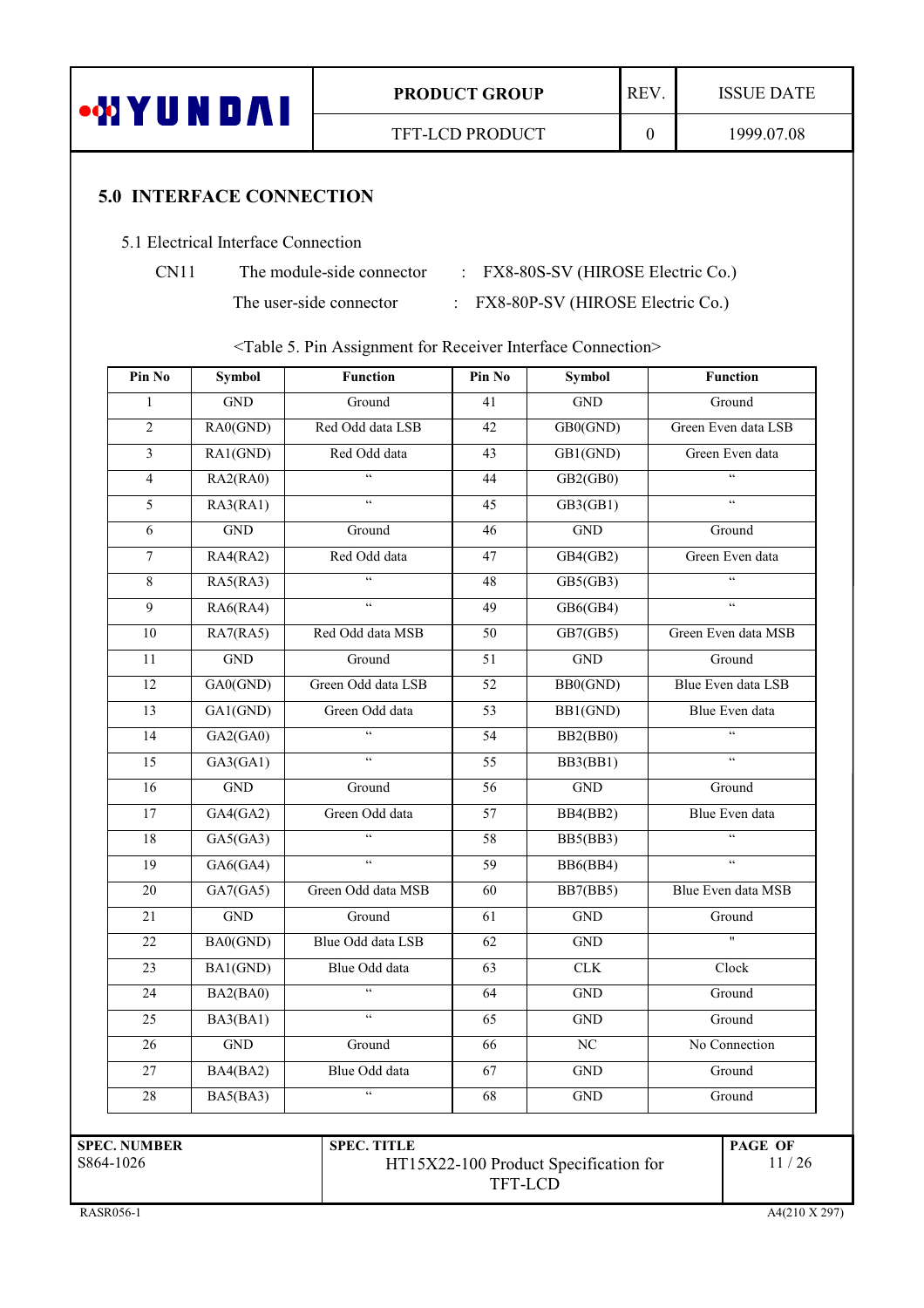| <b>ON Y Y OO</b><br>'OA. | <b>PRODUCT GROUP</b>   | <b>REV</b> | ISSUE DATE |
|--------------------------|------------------------|------------|------------|
|                          | <b>TFT-LCD PRODUCT</b> |            | 1999.07.08 |

| 29 | BA6(BA4)   | $\zeta$ $\zeta$   | 69 | DE             | Data Enable              |
|----|------------|-------------------|----|----------------|--------------------------|
| 30 | BA7(BA5)   | Blue Odd data MSB | 70 | NC             | No Connection            |
| 31 | <b>GND</b> | Ground            | 71 | <b>VDD</b>     | $+5V$ Power Supply       |
| 32 | RB0(GND)   | Red Even data LSB | 72 | <b>VDD</b>     | $\zeta$ $\zeta$          |
| 33 | RB1(GND)   | Red Even data     | 73 | <b>VDD</b>     | $\textsf{G}\,\textsf{G}$ |
| 34 | RB2(RB0)   | $\zeta$ $\zeta$   | 74 | <b>VDD</b>     | $\zeta\,\zeta$           |
| 35 | RB3(RB1)   | $\zeta$ $\zeta$   | 75 | <b>VDD</b>     | $\zeta$ $\zeta$          |
| 36 | <b>GND</b> | Ground            | 76 | N <sub>C</sub> | No Connection            |
| 37 | RB4(RB2)   | Red Even data     | 77 | NC             | $\mathbf{H}$             |
| 38 | RB5(RB3)   | $\zeta$ $\zeta$   | 78 | N <sub>C</sub> | $\mathbf{H}$             |
| 39 | RB6(RB4)   | $\zeta$ $\zeta$   | 79 | NC             | $\mathbf{H}$             |
| 40 | RB7(RB5)   | Red Even data MSB | 80 | <b>GND</b>     | Ground                   |

Note:  $( ) =$  for 6 bit (36 bit operation)

| <b>SPEC. NUMBER</b> | <b>SPEC. TITLE</b>                    | <b>PAGE OF</b> |
|---------------------|---------------------------------------|----------------|
| S864-1026           | HT15X22-100 Product Specification for | 12 / 26        |
|                     | TFT-LCD                               |                |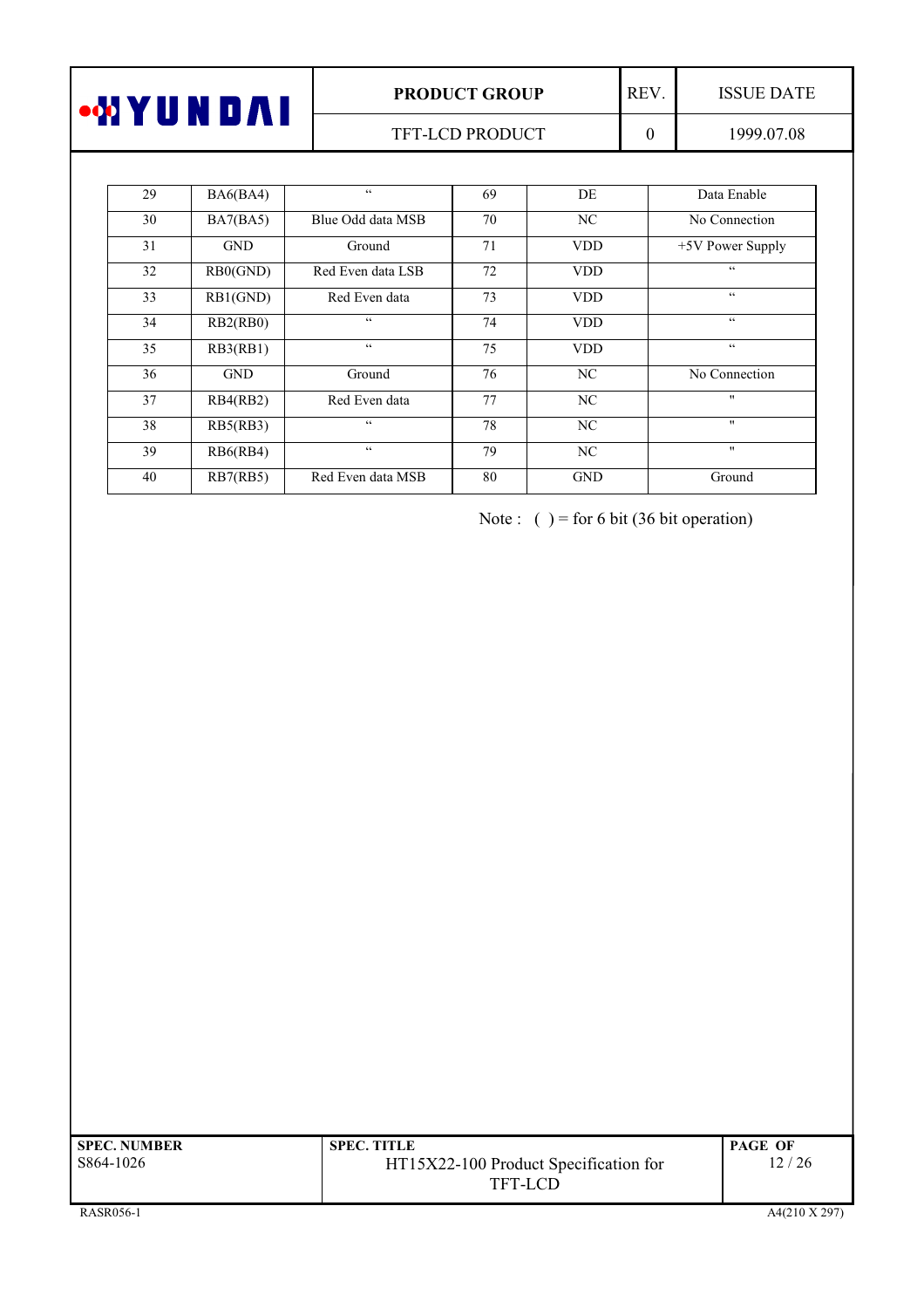| $\bullet$ M $\bm{\mathsf{Y}}$ l<br>UNDAI | <b>REV</b><br><b>PRODUCT GROUP</b> |  | <b>ISSUE DATE</b> |
|------------------------------------------|------------------------------------|--|-------------------|
|                                          | TFT-LCD PRODUCT                    |  | 1999.07.08        |
|                                          |                                    |  |                   |

### 5.2 Data Input Format



Display Position of Input Data

- 5.3 Back-light Interface
- 5.3.1 The connector interface pin assignments  $(CN21,CN31)$

The Back-light interface connector is a model BHR-04VS-1 manufactured by JST or equivalent. Connector pin assignment is listed in Table 6.

Terminal No. | INPUT[CN21],[CN31] | Color | Function 1 HOT 1 Pink High Voltage ( 2 ) HOT 2 | Pink | High Voltage 3 | N.C | No Connection 4 | COLD | White | Ground

)))))))))))))))))))))))))))))))))))))))))))d2AQBC)#-)bAM]%B?P\@)+BCM@I?MAB).>@CIOAMCe

| <b>SPEC. NUMBER</b> | <b>SPEC. TITLE</b>                    | <b>PAGE OF</b> |
|---------------------|---------------------------------------|----------------|
| S864-1026           | HT15X22-100 Product Specification for | 13/26          |
|                     | TFT-LCD                               |                |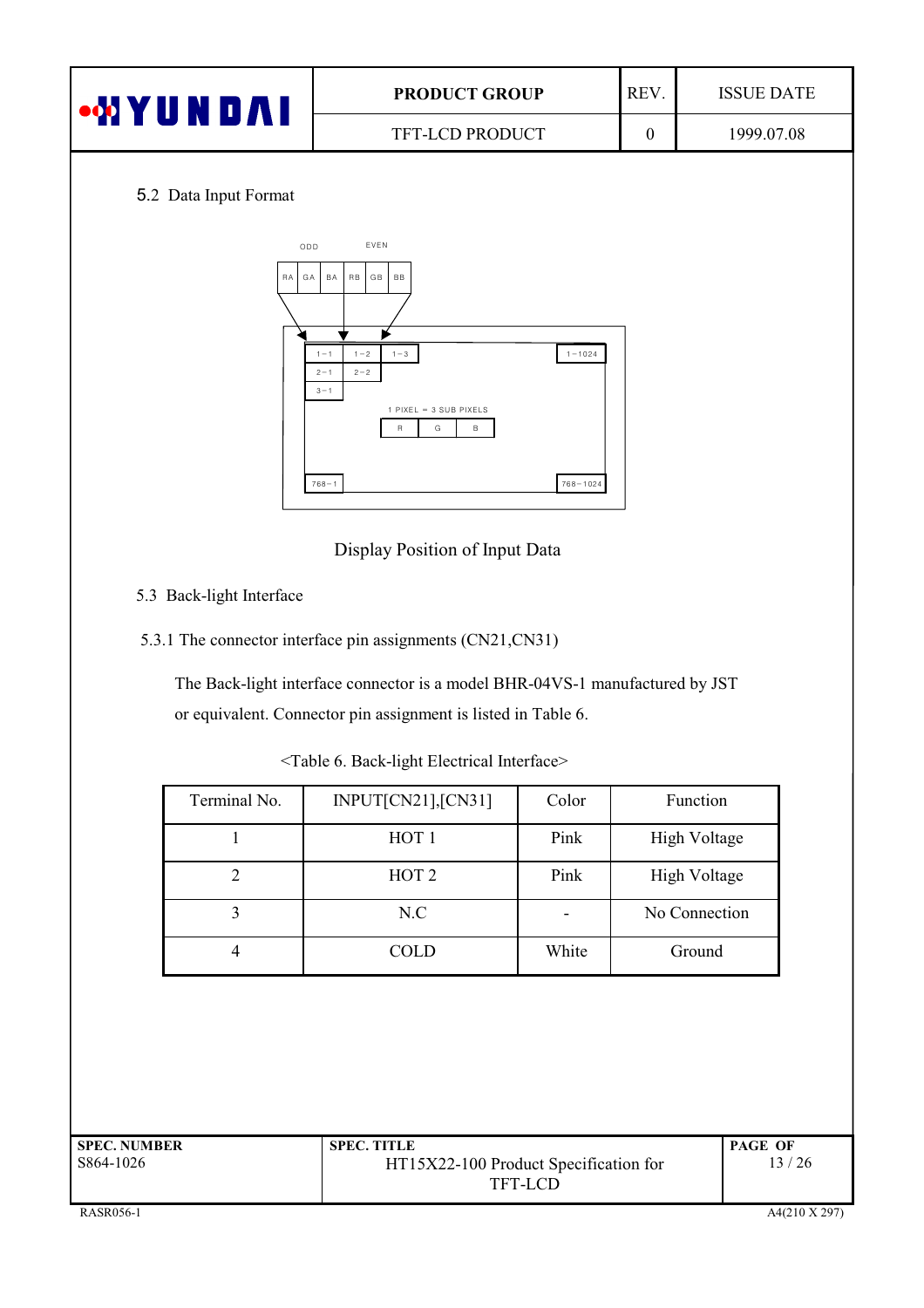

## 6.0 SIGNAL TIMING SPECIFICATIONS

The specification of the signal timing parameter is listed in Table 7.

Basically, there are two signal timing methods to be operated. These are Data Enable Mode

and SYNC Mode. The HT15X22-100 is operated by the Data Enable Mode.

(not used SYNC Mode)

| Items                  | Symbol         | Min      | Typ      | Max      | Unit      |
|------------------------|----------------|----------|----------|----------|-----------|
| Frame Period           | t1             | 778 X t3 | 806 X t3 | 860 X t3 |           |
|                        |                |          | 16.67    |          | ms        |
| Vertical               | t2             | 768 X t3 | 768 X t3 | 768 X t3 |           |
| Display Period         |                |          | 15.88    |          | ms        |
| One Line               | t3             | 590 X t5 | 672Xt5   | 682X t5  |           |
| <b>Scanning Period</b> |                |          | 20.68    |          | <b>us</b> |
| Horizontal             | t4             | 512 X t5 | 512 X t5 | 512 X t5 |           |
| Display Term           |                |          | 15.75    |          | <b>us</b> |
| Clock Time             | t <sub>5</sub> |          | 30.77    |          | ns        |
| Clock "L" Time         | t6             | 9        |          |          | ns        |
| Clock "H" Time         | t7             | 9        |          |          | ns        |
| Set up Time            | t8             | 8        |          |          | ns        |
| Hold Time              | t9             | 8        |          |          | ns        |

)))))))))))))))))))))))))))))))))))))))))))))))))d2AQBC)9-)!?P>AB)2?S?>P)!NCM?O?MA@?J>De

| <b>SPEC. NUMBER</b> | <b>SPEC. TITLE</b>                    | <b>PAGE OF</b> |
|---------------------|---------------------------------------|----------------|
| S864-1026           | HT15X22-100 Product Specification for | 14/26          |
|                     | TFT-LCD                               |                |
|                     |                                       |                |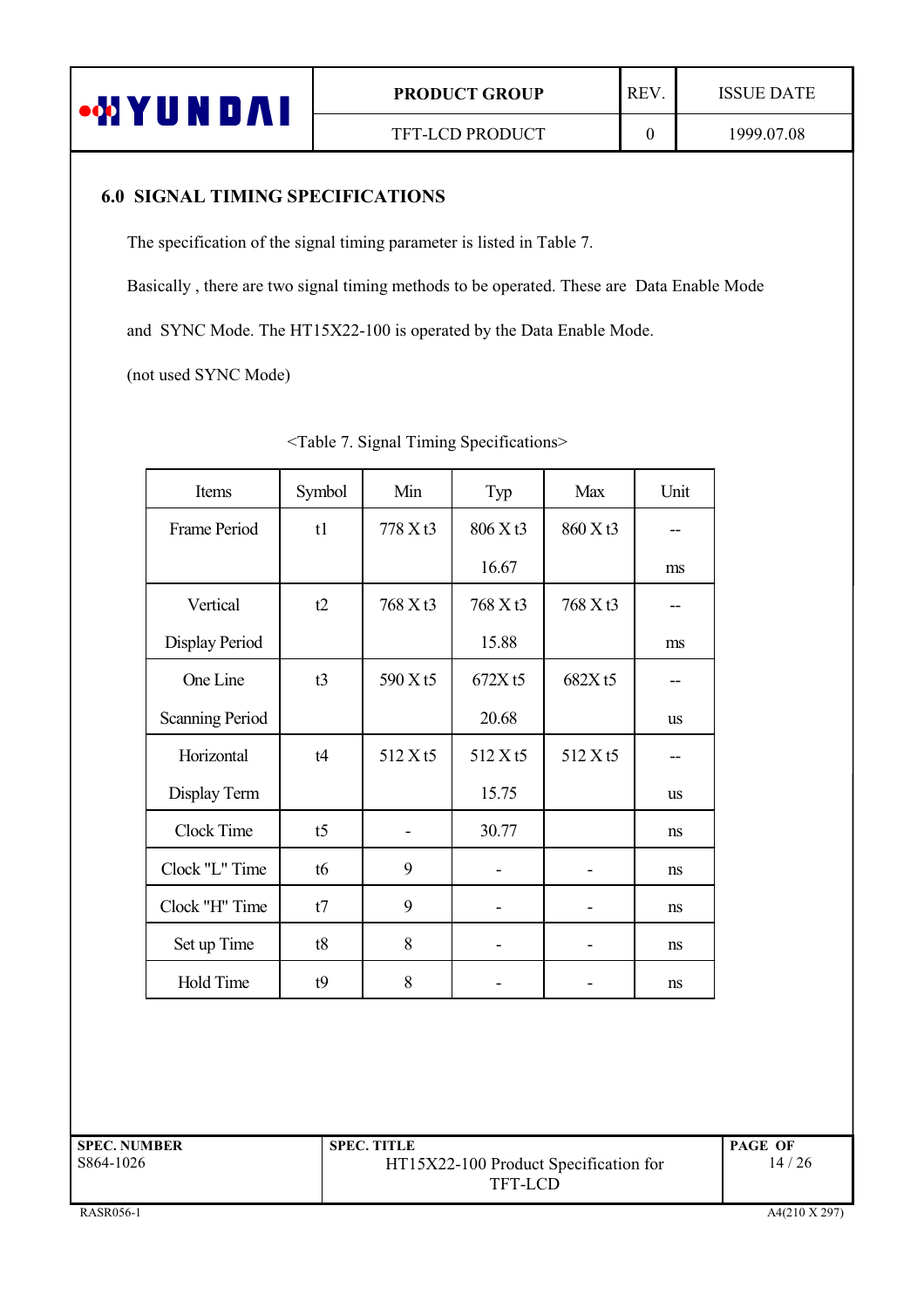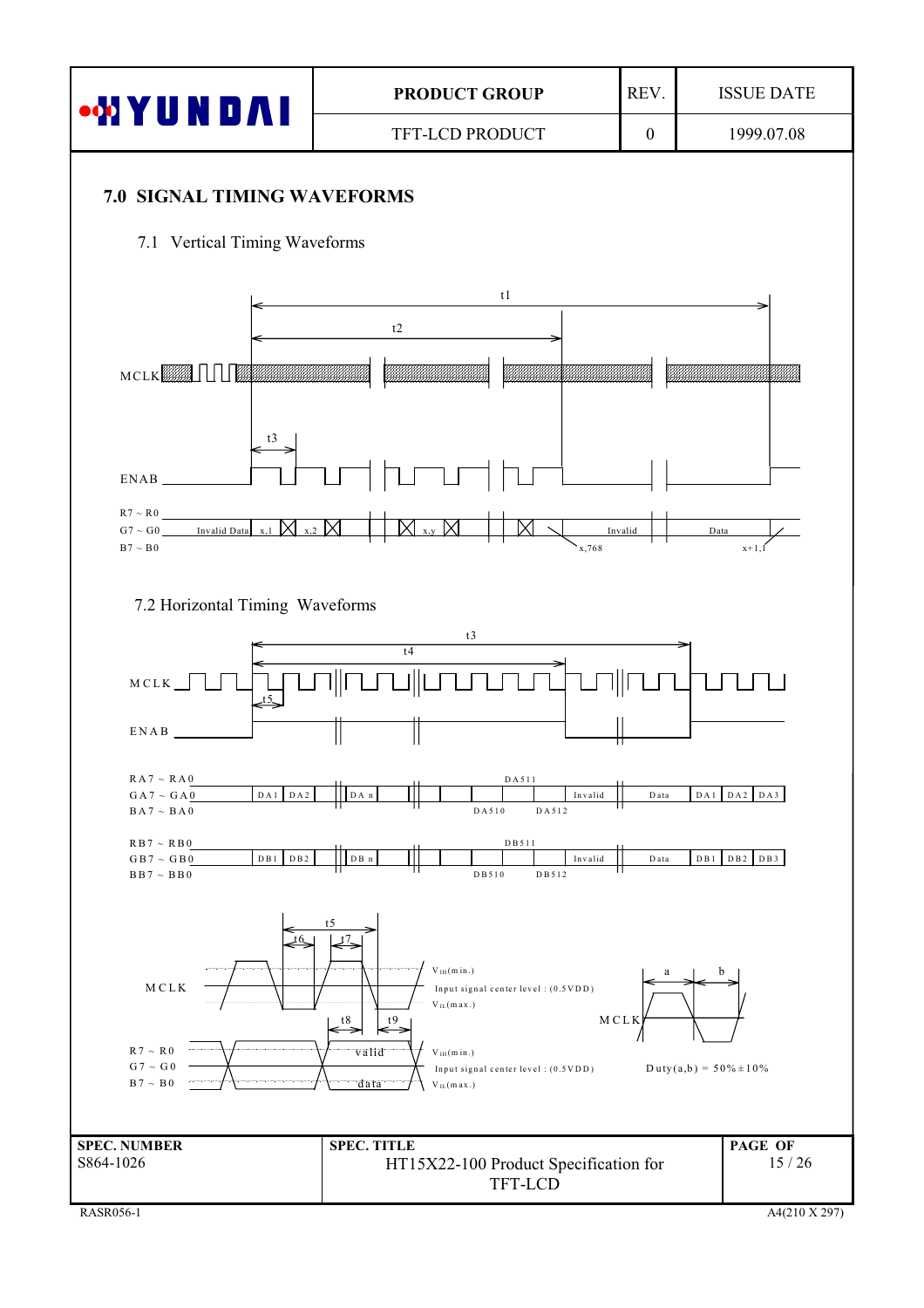

TFT-LCD PRODUCT

 $\boldsymbol{0}$ 

### 8.0 INPUT SIGNALS, BASIC DISPLAY COLORS & GRAY SCALE OF COLORS

Each color is displayed in 16.7 Million gray scales from 8 bits/ 6 bits data signal input. Table 8 shows the 8 bits input signals and Table 9 shows the 6 bits input signals for basic display colors and gray scale.

|                     |                                    |                                                                                                                                              | Data signal                                                                                                                              |                                                                                              |                                                            |  |  |
|---------------------|------------------------------------|----------------------------------------------------------------------------------------------------------------------------------------------|------------------------------------------------------------------------------------------------------------------------------------------|----------------------------------------------------------------------------------------------|------------------------------------------------------------|--|--|
|                     | ODD                                | RA7 RA6 RA5 RA4 RA3 RA2 RA1 RA0                                                                                                              | GA7 GA6 GA5 GA4 GA3 GA2 GA1 GA0                                                                                                          | BA7 BA6 BA5 BA4 BA3 BA2 BA1 BA0                                                              |                                                            |  |  |
|                     | <b>EVEN</b>                        | RB7 RB6 RB5 RB4 RB3 RB2 RB1 RB0                                                                                                              | GB7 GB6 GB5 GB4 GB3 GB2 GB1 GB0                                                                                                          | BB7 BB6 BB5 BB4 BB3 BB2 BB1 BB0                                                              |                                                            |  |  |
|                     | Black                              | $\theta$<br>$\theta$<br>$\Omega$<br>$\mathbf{0}$<br>$\mathbf{0}$<br>$\mathbf{0}$<br>$\theta$<br>$\Omega$                                     | $\Omega$<br>$\theta$<br>$\Omega$<br>$\mathbf{0}$<br>$\mathbf{0}$<br>$\theta$<br>$\Omega$<br>$\Omega$                                     | $\theta$<br>$\mathbf{0}$<br>$\mathbf{0}$<br>$\theta$<br>$\bf{0}$                             | $\theta$<br>$\mathbf{0}$<br>$\theta$                       |  |  |
|                     | Blue                               | $\overline{0}$<br>$\mathbf{0}$<br>$\mathbf{0}$<br>$\mathbf{0}$<br>$\mathbf{0}$<br>$\mathbf{0}$<br>$\mathbf{0}$<br>$\Omega$                   | $\mathbf{0}$<br>$\mathbf{0}$<br>$\mathbf{0}$<br>$\mathbf{0}$<br>$\mathbf{0}$<br>$\mathbf{0}$<br>$\Omega$<br>$\Omega$                     | 1<br>$\mathbf{1}$<br>$\mathbf{1}$<br>1<br>$\mathbf{1}$                                       | $\mathbf{1}$<br>1<br>$\mathbf{1}$                          |  |  |
| <b>Basic</b>        | Green                              | $\mathbf{0}$<br>$\mathbf{0}$<br>$\mathbf{0}$<br>$\mathbf{0}$<br>$\mathbf{0}$<br>$\mathbf{0}$<br>$\mathbf{0}$<br>$\mathbf{0}$                 | $\mathbf{1}$<br>1<br>$\overline{1}$<br>$\mathbf{1}$<br>$\mathbf{1}$<br>$\mathbf{1}$<br>$\overline{1}$<br>1                               | $\mathbf{0}$<br>$\mathbf{0}$<br>$\mathbf{0}$<br>$\mathbf{0}$<br>$\mathbf{0}$                 | $\mathbf{0}$<br>$\mathbf{0}$<br>$\mathbf{0}$               |  |  |
| colors              | Light Blue                         | $\mathbf{0}$<br>$\mathbf{0}$<br>$\mathbf{0}$<br>$\mathbf{0}$<br>$\mathbf{0}$<br>$\mathbf{0}$<br>$\mathbf{0}$<br>$\mathbf{0}$                 | $\mathbf{1}$<br>$\mathbf{1}$<br>1<br>1<br>$\mathbf{1}$<br>$\mathbf{1}$<br>1<br>1                                                         | $\mathbf{1}$<br>$\mathbf{1}$<br>$\mathbf{1}$<br>$\mathbf{1}$<br>-1                           | $\mathbf{1}$<br>$\mathbf{1}$<br>$\mathbf{1}$               |  |  |
|                     | Red                                | 1<br>$\mathbf{1}$<br>$\mathbf{1}$<br>1<br>1                                                                                                  | $\theta$<br>$\Omega$<br>$\Omega$<br>$\theta$<br>$\Omega$<br>$\Omega$<br>$\Omega$<br>$\theta$                                             | $\theta$<br>$\theta$<br>$\theta$<br>$\Omega$<br>$\Omega$                                     | $\theta$<br>$\Omega$<br>$\theta$                           |  |  |
|                     | Purple                             | 1<br>$\mathbf{1}$<br>1                                                                                                                       | $\theta$<br>$\theta$<br>$\mathbf{0}$<br>$\mathbf{0}$<br>$\theta$<br>$\theta$<br>$\theta$<br>$\mathbf{0}$                                 | 1                                                                                            | 1<br>1                                                     |  |  |
|                     | Yellow                             | 1                                                                                                                                            | $\mathbf{1}$<br>$\mathbf{1}$<br>$\mathbf{1}$<br>1                                                                                        | $\mathbf{0}$<br>$\mathbf{0}$<br>$\mathbf{0}$<br>$\mathbf{0}$<br>$\mathbf{0}$                 | $\mathbf{0}$<br>$\mathbf{0}$<br>$\mathbf{0}$               |  |  |
|                     | White                              | 1<br>1                                                                                                                                       | $\mathbf{1}$<br>1<br>1<br>1<br>1<br>1<br>1<br>-1                                                                                         | 1<br>1                                                                                       | 1<br>1<br>-1                                               |  |  |
|                     | Black                              | $\Omega$<br>$\theta$<br>$\theta$<br>$\mathbf{0}$<br>$\mathbf{0}$<br>$\mathbf{0}$<br>$\theta$<br>$\theta$                                     | $\theta$<br>$\mathbf{0}$<br>$\mathbf{0}$<br>$\mathbf{0}$<br>$\mathbf{0}$<br>$\theta$<br>$\theta$<br>$\mathbf{0}$                         | $\mathbf{0}$<br>$\mathbf{0}$<br>$\theta$<br>$\theta$<br>$\mathbf{0}$                         | $\theta$<br>$\mathbf{0}$<br>$\theta$                       |  |  |
|                     | $\triangle$                        | $\Omega$<br>$\theta$<br>$\theta$<br>$\theta$<br>$\boldsymbol{0}$<br>$\Omega$<br>$\theta$<br>$\mathbf{1}$                                     | $\theta$<br>$\boldsymbol{0}$<br>$\theta$<br>$\boldsymbol{0}$<br>$\theta$<br>$\theta$<br>$\theta$<br>$\theta$                             | $\theta$<br>$\theta$<br>$\boldsymbol{0}$<br>$\mathbf{0}$<br>$\bf{0}$                         | $\theta$<br>$\theta$<br>$\theta$                           |  |  |
| Gray                | Darker                             | $\mathbf{0}$<br>$\mathbf{0}$<br>$\theta$<br>$\overline{0}$<br>$\mathbf{0}$<br>$\theta$<br>$\mathbf{1}$<br>$\theta$                           | $\mathbf{0}$<br>$\mathbf{0}$<br>$\mathbf{0}$<br>$\mathbf{0}$<br>$\theta$<br>$\theta$<br>$\theta$<br>$\Omega$                             | $\theta$<br>$\mathbf{0}$<br>$\mathbf{0}$<br>$\mathbf{0}$<br>$\theta$                         | $\mathbf{0}$<br>$\mathbf{0}$<br>$\theta$                   |  |  |
| scale<br>of         | $\triangle$<br>$\overline{\nabla}$ |                                                                                                                                              |                                                                                                                                          |                                                                                              |                                                            |  |  |
| Red                 | Brighter                           | $\mathbf{0}$<br>$\mathbf{1}$<br>1<br>$\mathbf{1}$<br>1<br>$\mathbf{1}$                                                                       | $\overline{0}$<br>$\mathbf{0}$<br>$\mathbf{0}$<br>$\mathbf{0}$<br>$\mathbf{0}$<br>$\mathbf{0}$<br>$\mathbf{0}$<br>$\mathbf{0}$           | $\mathbf{0}$<br>$\mathbf{0}$<br>$\mathbf{0}$<br>$\theta$<br>$\mathbf{0}$                     | $\mathbf{0}$<br>$\mathbf{0}$<br>$\mathbf{0}$               |  |  |
|                     | $\bigtriangledown$                 | $\theta$<br>1<br>-1                                                                                                                          | $\theta$<br>$\theta$<br>$\theta$<br>$\theta$<br>$\theta$<br>$\theta$<br>$\theta$<br>$\theta$                                             | $\theta$<br>$\theta$<br>$\theta$<br>$\theta$<br>$\theta$                                     | $\Omega$<br>$\Omega$<br>$\Omega$                           |  |  |
|                     | Red                                | 1<br>1<br>1<br>1<br>1<br>$\mathbf{1}$<br>$\mathbf{1}$<br>1                                                                                   | $\overline{0}$<br>$\mathbf{0}$<br>$\mathbf{0}$<br>$\mathbf{0}$<br>$\mathbf{0}$<br>$\mathbf{0}$<br>$\mathbf{0}$<br>$\mathbf{0}$           | $\mathbf{0}$<br>$\mathbf{0}$<br>$\mathbf{0}$<br>$\mathbf{0}$<br>$\mathbf{0}$                 | $\overline{0}$<br>$\mathbf{0}$<br>$\overline{0}$           |  |  |
|                     | Black                              | $\mathbf{0}$<br>$\mathbf{0}$<br>$\mathbf{0}$<br>$\mathbf{0}$<br>$\mathbf{0}$<br>$\mathbf{0}$<br>$\mathbf{0}$<br>$\overline{0}$               | $\mathbf{0}$<br>$\bf{0}$<br>$\mathbf{0}$<br>$\boldsymbol{0}$<br>$\bf{0}$<br>$\bf{0}$<br>$\mathbf{0}$<br>$\mathbf{0}$                     | $\mathbf{0}$<br>$\mathbf{0}$<br>$\mathbf{0}$<br>$\mathbf{0}$<br>$\boldsymbol{0}$             | $\overline{0}$<br>$\mathbf{0}$<br>$\mathbf{0}$             |  |  |
|                     | $\triangle$                        | $\theta$<br>$\Omega$<br>$\theta$<br>$\theta$<br>$\theta$<br>$\Omega$<br>$\Omega$<br>$\Omega$                                                 | $\theta$<br>$\theta$<br>$\theta$<br>$\theta$<br>$\theta$<br>$\theta$<br>$\Omega$<br>$\mathbf{1}$                                         | $\theta$<br>$\Omega$<br>$\theta$<br>$\theta$<br>$\theta$                                     | $\theta$<br>$\theta$<br>$\theta$                           |  |  |
| Gray                | Darker                             | $\overline{0}$<br>$\overline{0}$<br>$\bf{0}$<br>$\mathbf{0}$<br>$\mathbf{0}$<br>$\mathbf{0}$<br>$\mathbf{0}$<br>$\theta$                     | $\mathbf{0}$<br>$\overline{0}$<br>$\mathbf{0}$<br>$\mathbf{0}$<br>$\mathbf{0}$<br>$\mathbf{0}$<br>$\mathbf{0}$<br>$\mathbf{1}$           | $\mathbf{0}$<br>$\mathbf{0}$<br>$\overline{0}$<br>$\mathbf{0}$<br>$\mathbf{0}$               | $\mathbf{0}$<br>$\mathbf{0}$<br>$\mathbf{0}$               |  |  |
| scale               | $\triangle$                        |                                                                                                                                              |                                                                                                                                          |                                                                                              |                                                            |  |  |
| of                  | $\bigtriangledown$                 |                                                                                                                                              |                                                                                                                                          |                                                                                              |                                                            |  |  |
| Green               | Brighter                           | $\mathbf{0}$<br>$\mathbf{0}$<br>$\mathbf{0}$<br>$\boldsymbol{0}$<br>$\bf{0}$<br>$\mathbf{0}$<br>$\mathbf{0}$<br>$\overline{0}$               | $\mathbf{0}$<br>$\mathbf{1}$<br>$\mathbf{1}$<br>1<br>1<br>$\mathbf{1}$                                                                   | $\boldsymbol{0}$<br>$\mathbf{0}$<br>$\mathbf{0}$<br>$\mathbf{0}$<br>$\mathbf{0}$             | $\overline{0}$<br>$\mathbf{0}$<br>$\mathbf{0}$             |  |  |
|                     | $\bigtriangledown$                 | $\Omega$<br>$\theta$<br>$\theta$<br>$\mathbf{0}$<br>$\mathbf{0}$<br>$\theta$<br>$\Omega$<br>$\theta$                                         | $\theta$<br>$\mathbf{1}$<br>$\mathbf{1}$<br>$\mathbf{1}$<br>1<br>1<br>$\mathbf{1}$<br>1                                                  | $\theta$<br>$\theta$<br>$\Omega$<br>$\theta$<br>$\theta$                                     | $\Omega$<br>$\theta$<br>$\mathbf{0}$                       |  |  |
|                     | Green                              | $\mathbf{0}$<br>$\boldsymbol{0}$<br>$\bf{0}$<br>$\boldsymbol{0}$<br>$\boldsymbol{0}$<br>$\boldsymbol{0}$<br>$\bf{0}$<br>$\boldsymbol{0}$     | 1<br>1<br>1<br>1<br>1<br>1<br>1<br>-1                                                                                                    | $\boldsymbol{0}$<br>$\boldsymbol{0}$<br>$\boldsymbol{0}$<br>$\mathbf{0}$<br>$\boldsymbol{0}$ | $\boldsymbol{0}$<br>$\mathbf{0}$<br>$\boldsymbol{0}$       |  |  |
|                     | Black<br>$\triangle$               | $\Omega$<br>$\theta$<br>$\theta$<br>$\theta$<br>$\Omega$<br>$\theta$<br>$\Omega$<br>$\Omega$                                                 | $\theta$<br>$\theta$<br>$\Omega$<br>$\theta$<br>$\theta$<br>$\theta$<br>$\theta$<br>$\Omega$                                             | $\theta$<br>$\theta$<br>$\theta$<br>$\theta$<br>$\theta$                                     | $\theta$<br>$\theta$<br>$\theta$                           |  |  |
|                     |                                    | $\Omega$<br>$\mathbf{0}$<br>$\mathbf{0}$<br>$\mathbf{0}$<br>$\mathbf{0}$<br>$\theta$<br>$\theta$<br>$\theta$<br>$\mathbf{0}$<br>$\Omega$     | $\theta$<br>$\mathbf{0}$<br>$\theta$<br>$\mathbf{0}$<br>$\mathbf{0}$<br>$\mathbf{0}$<br>$\theta$<br>$\theta$<br>$\mathbf{0}$<br>$\Omega$ | $\theta$<br>$\theta$<br>$\mathbf{0}$<br>$\mathbf{0}$<br>$\mathbf{0}$                         | $\mathbf{0}$<br>$\theta$<br>$\mathbf{1}$<br>$\overline{1}$ |  |  |
| Gray<br>scale       | Darker<br>$\triangle$              | $\overline{0}$<br>$\mathbf{0}$<br>$\mathbf{0}$<br>$\mathbf{0}$<br>$\mathbf{0}$<br>$\mathbf{0}$                                               | $\mathbf{0}$<br>$\mathbf{0}$<br>$\mathbf{0}$<br>$\mathbf{0}$<br>$\mathbf{0}$<br>$\mathbf{0}$                                             | $\mathbf{0}$<br>$\mathbf{0}$<br>$\mathbf{0}$<br>$\mathbf{0}$<br>$\mathbf{0}$                 | $\mathbf{0}$<br>$\mathbf{0}$                               |  |  |
| of                  | $\triangledown$                    |                                                                                                                                              |                                                                                                                                          |                                                                                              |                                                            |  |  |
| Blue                | <b>Brighter</b>                    | $\mathbf{0}$<br>$\mathbf{0}$<br>$\boldsymbol{0}$<br>$\mathbf{0}$<br>$\bf{0}$<br>$\theta$<br>$\theta$<br>$\theta$                             | $\theta$<br>$\mathbf{0}$<br>$\boldsymbol{0}$<br>$\mathbf{0}$<br>$\theta$<br>$\theta$<br>$\boldsymbol{0}$<br>$\bf{0}$                     | 1<br>1<br>1<br>-1<br>-1                                                                      | $\mathbf{0}$<br>$\mathbf{1}$<br>$\mathbf{1}$               |  |  |
|                     | $\bigtriangledown$                 | $\mathbf{0}$<br>$\mathbf{0}$<br>$\mathbf{0}$<br>$\mathbf{0}$<br>$\mathbf{0}$<br>$\theta$<br>$\theta$<br>$\Omega$                             | $\mathbf{0}$<br>$\mathbf{0}$<br>$\mathbf{0}$<br>$\mathbf{0}$<br>$\theta$<br>$\overline{0}$<br>$\mathbf{0}$<br>$\Omega$                   |                                                                                              | $\mathbf{0}$                                               |  |  |
|                     | Blue                               | $\overline{0}$<br>$\boldsymbol{0}$<br>$\overline{0}$<br>$\boldsymbol{0}$<br>$\boldsymbol{0}$<br>$\mathbf{0}$<br>$\mathbf{0}$<br>$\mathbf{0}$ | $\overline{0}$<br>$\overline{0}$<br>$\boldsymbol{0}$<br>$\boldsymbol{0}$<br>$\mathbf{0}$<br>$\mathbf{0}$<br>$\mathbf{0}$<br>$\mathbf{0}$ | 1<br>1<br>1<br>1<br>1                                                                        | 1<br>1<br>1                                                |  |  |
|                     | Black                              | $\mathbf{0}$<br>$\overline{0}$<br>$\theta$<br>$\theta$<br>$\mathbf{0}$<br>$\theta$<br>$\theta$<br>$\theta$                                   | $\mathbf{0}$<br>$\theta$<br>$\mathbf{0}$<br>$\Omega$<br>$\mathbf{0}$<br>$\mathbf{0}$<br>$\Omega$<br>$\theta$                             | $\theta$<br>$\theta$<br>$\mathbf{0}$<br>$\theta$<br>$\Omega$                                 | $\mathbf{0}$<br>$\overline{0}$<br>$\theta$                 |  |  |
| Gray                | $\triangle$                        | $\Omega$<br>$\mathbf{0}$<br>$\theta$<br>$\theta$<br>$\theta$<br>$\theta$<br>$\theta$<br>$\mathbf{1}$                                         | $\theta$<br>$\mathbf{0}$<br>$\Omega$<br>$\mathbf{0}$<br>$\theta$<br>$\theta$<br>$\theta$<br>$\mathbf{1}$                                 | $\theta$<br>$\theta$<br>$\mathbf{0}$<br>$\theta$<br>$\mathbf{0}$                             | $\theta$<br>$\theta$<br>$\mathbf{1}$                       |  |  |
| scale               | Darker                             | $\Omega$<br>$\bf{0}$<br>$\boldsymbol{0}$<br>$\boldsymbol{0}$<br>$\theta$<br>$\theta$<br>$\mathbf{1}$<br>$\theta$                             | $\boldsymbol{0}$<br>$\boldsymbol{0}$<br>$\boldsymbol{0}$<br>$\bf{0}$<br>$\theta$<br>$\theta$<br>$\mathbf{1}$<br>$\theta$                 | $\theta$<br>$\theta$<br>$\theta$<br>$\theta$<br>$\theta$                                     | $\theta$<br>$\theta$<br>$\overline{1}$                     |  |  |
| of                  | $\triangle$                        |                                                                                                                                              |                                                                                                                                          |                                                                                              |                                                            |  |  |
| White               | $\bigtriangledown$                 |                                                                                                                                              |                                                                                                                                          |                                                                                              |                                                            |  |  |
| $\&$                | Brighter                           | $\theta$<br>$\mathbf{1}$<br>$\mathbf{1}$<br>1                                                                                                | $\theta$<br>$\mathbf{1}$<br>$\overline{1}$                                                                                               | 1                                                                                            | $\mathbf{0}$<br>$\mathbf{1}$                               |  |  |
| Black               | $\bigtriangledown$<br>White        | $\theta$<br>$\mathbf{1}$<br>$\mathbf{1}$<br>1<br>1<br>-1<br>1<br>1<br>1<br>1<br>1<br>1<br>1                                                  | $\theta$<br>$\mathbf{1}$<br>$\mathbf{1}$<br>$\mathbf{1}$<br>$\mathbf{1}$<br>1<br>-1<br>1<br>1<br>-1<br>-1                                | $\mathbf{1}$<br>$\mathbf{1}$<br>1<br>-1<br>1                                                 | $\mathbf{0}$                                               |  |  |
|                     |                                    |                                                                                                                                              |                                                                                                                                          |                                                                                              |                                                            |  |  |
| <b>SPEC. NUMBER</b> |                                    | <b>SPEC. TITLE</b>                                                                                                                           |                                                                                                                                          |                                                                                              | <b>PAGE OF</b><br>16/26                                    |  |  |
| S864-1026           |                                    |                                                                                                                                              | HT15X22-100 Product Specification for                                                                                                    |                                                                                              |                                                            |  |  |
|                     |                                    |                                                                                                                                              | <b>TFT-LCD</b>                                                                                                                           |                                                                                              |                                                            |  |  |

<Table 8. 8 Bits Input signals, basic display colors and gray scale for each color>

**RASR056-1**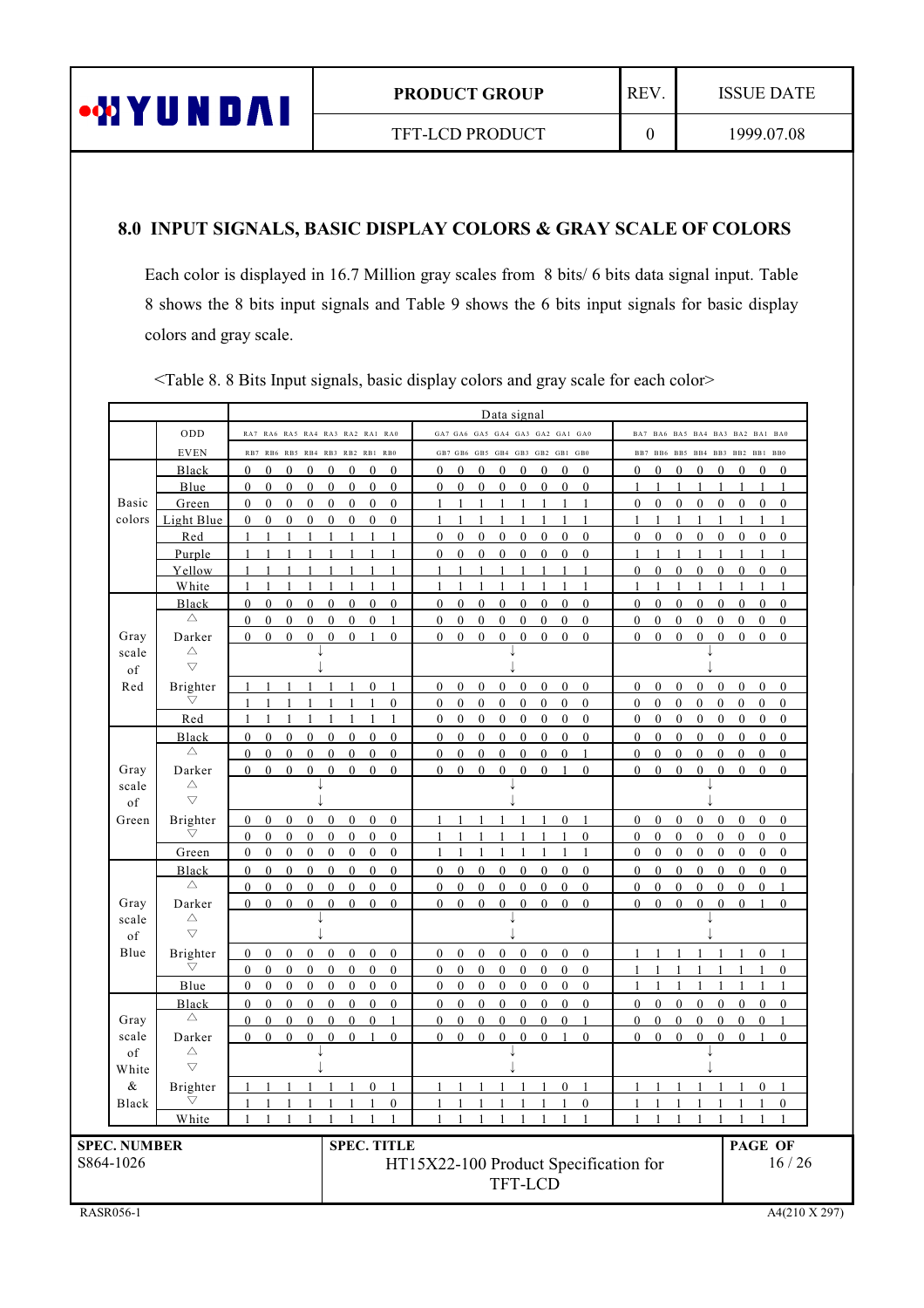REV.

 $\mathbf{0}$ 

**ISSUE DATE** 

TFT-LCD PRODUCT

<Table 9. 6 Bits Input signals, basic display colors and gray scale for each color>

|               |                                |                                                                                                                                                      | Data signal                                                                                                      |                                                                                                                        |
|---------------|--------------------------------|------------------------------------------------------------------------------------------------------------------------------------------------------|------------------------------------------------------------------------------------------------------------------|------------------------------------------------------------------------------------------------------------------------|
|               | ODD                            | RA5 RA4 RA3 RA2 RA1 RA0                                                                                                                              | GA5 GA4 GA3 GA2 GA1 GA0                                                                                          | BA5 BA4 BA3 BA2 BA1 BA0                                                                                                |
|               | <b>EVEN</b>                    | RB5 RB4 RB3 RB2 RB1 RB0                                                                                                                              | GB5 GB4 GB3 GB2 GB1 GB0                                                                                          | BB5 BB4 BB3 BB2 BB1 BB0                                                                                                |
|               | Black                          | $\mathbf{0}$<br>$\overline{0}$<br>$\overline{0}$<br>$\mathbf{0}$<br>$\overline{0}$<br>$\mathbf{0}$                                                   | $\overline{0}$<br>$\overline{0}$<br>$\overline{0}$<br>$\overline{0}$<br>$\theta$<br>$\theta$                     | $\overline{0}$<br>$\mathbf{0}$<br>$\mathbf{0}$<br>$\mathbf{0}$<br>$\mathbf{0}$<br>$\theta$                             |
|               | Blue                           | $\overline{0}$<br>$\theta$<br>$\mathbf{0}$<br>$\theta$<br>$\mathbf{0}$<br>$\mathbf{0}$                                                               | $\mathbf{0}$<br>$\mathbf{0}$<br>$\mathbf{0}$<br>$\overline{0}$<br>$\mathbf{0}$<br>$\theta$                       | $\mathbf{1}$<br>$\overline{1}$<br>$\overline{1}$<br>1<br>$\mathbf{1}$<br>$\mathbf{1}$                                  |
| Basic         | Green                          | $\mathbf{0}$<br>$\overline{0}$<br>$\overline{0}$<br>$\mathbf{0}$<br>$\bf{0}$<br>$\mathbf{0}$                                                         | $\mathbf{1}$<br>$\overline{1}$<br>$\mathbf{1}$<br>$\mathbf{1}$<br>$\mathbf{1}$<br>$\overline{1}$                 | $\overline{0}$<br>$\overline{0}$<br>$\mathbf{0}$<br>$\mathbf{0}$<br>$\mathbf{0}$<br>$\mathbf{0}$                       |
| colors        | Light Blue                     | $\overline{0}$<br>$\overline{0}$<br>$\overline{0}$<br>$\overline{0}$<br>$\mathbf{0}$<br>$\Omega$                                                     | $\mathbf{1}$<br>$\mathbf{1}$<br>$\mathbf{1}$<br>$\mathbf{1}$<br>1<br>$\blacksquare$                              | $\mathbf{1}$<br>$\mathbf{1}$<br>$\overline{1}$<br>1<br>$\mathbf{1}$<br>$\overline{1}$                                  |
|               | Red                            | 1<br>1<br>1<br>-1<br>1<br>$\mathbf{1}$                                                                                                               | $\boldsymbol{0}$<br>$\boldsymbol{0}$<br>$\mathbf{0}$<br>$\mathbf{0}$<br>$\overline{0}$<br>$\mathbf{0}$           | $\boldsymbol{0}$<br>$\mathbf{0}$<br>$\mathbf{0}$<br>$\mathbf{0}$<br>$\overline{0}$<br>$\mathbf{0}$                     |
|               | Purple                         |                                                                                                                                                      | $\mathbf{0}$<br>$\overline{0}$<br>$\mathbf{0}$<br>$\mathbf{0}$<br>$\theta$<br>$\overline{0}$                     | 1<br>1<br>1<br>$\mathbf{1}$                                                                                            |
|               | Yellow                         | $\mathbf{1}$<br>$\mathbf{1}$<br>$\mathbf{1}$<br>$\mathbf{1}$<br>$\mathbf{1}$<br>$\mathbf{1}$                                                         | $\mathbf{1}$<br>$\mathbf{1}$<br>$\mathbf{1}$<br>$\overline{1}$<br>$\mathbf{1}$<br>$\overline{1}$                 | $\mathbf{0}$<br>$\mathbf{0}$<br>$\mathbf{0}$<br>$\mathbf{0}$<br>$\mathbf{0}$<br>$\mathbf{0}$                           |
|               | White                          | 1<br>-1<br>$\mathbf{1}$<br>1<br>-1<br>1                                                                                                              | 1<br>1<br>1<br>1<br>1<br>-1                                                                                      | $\mathbf{1}$<br>$\mathbf{1}$<br>1<br>1<br>1<br>1                                                                       |
|               | Black                          | $\mathbf{0}$<br>$\mathbf{0}$<br>$\mathbf{0}$<br>$\overline{0}$<br>$0\quad 0$                                                                         | $\overline{0}$<br>$\mathbf{0}$<br>$\mathbf{0}$<br>$\mathbf{0}$<br>$\mathbf{0}$<br>$\mathbf{0}$                   | $\overline{0}$<br>$\overline{0}$<br>$\overline{0}$<br>$\overline{0}$<br>$\overline{0}$<br>$\bf{0}$                     |
|               | $\triangle$                    | $\theta$<br>$\mathbf{0}$<br>$\mathbf{0}$<br>$\mathbf{0}$<br>$\mathbf{0}$<br>$\mathbf{1}$                                                             | $\mathbf{0}$<br>$\overline{0}$<br>$\mathbf{0}$<br>$\mathbf{0}$<br>$\mathbf{0}$<br>$\mathbf{0}$                   | $\mathbf{0}$<br>$\overline{0}$<br>$\overline{0}$<br>$\mathbf{0}$<br>$\mathbf{0}$<br>$\mathbf{0}$                       |
| Gray          | Darker                         | $1 \quad 0$<br>$\mathbf{0}$<br>$\mathbf{0}$<br>$\theta$<br>$\mathbf{0}$                                                                              | $\mathbf{0}$<br>$\mathbf{0}$<br>$\mathbf{0}$<br>$\overline{0}$<br>$\mathbf{0}$<br>$\mathbf{0}$                   | $\overline{0}$<br>$\overline{0}$<br>$0 \quad 0$<br>$\overline{0}$<br>$\mathbf{0}$                                      |
| scale         | Δ                              |                                                                                                                                                      |                                                                                                                  |                                                                                                                        |
| of            | $\bigtriangledown$             |                                                                                                                                                      |                                                                                                                  |                                                                                                                        |
| Red           | Brighter                       | $\mathbf{0}$<br>-1<br>$\overline{1}$                                                                                                                 | $\bf{0}$<br>$\mathbf{0}$<br>$\mathbf{0}$<br>$\bf{0}$<br>$\overline{0}$<br>$\overline{0}$                         | $\overline{0}$<br>$\mathbf{0}$<br>$\overline{0}$<br>$\mathbf{0}$<br>$\bf{0}$<br>$\overline{0}$                         |
|               | $\bigtriangledown$             | $\theta$                                                                                                                                             | $\theta$<br>$\mathbf{0}$<br>$\mathbf{0}$<br>$\mathbf{0}$<br>$\mathbf{0}$<br>$\theta$                             | $\mathbf{0}$<br>$\mathbf{0}$<br>$\theta$<br>$\mathbf{0}$<br>$\theta$<br>$\overline{0}$                                 |
|               | Red                            | $\mathbf{1}$<br>$\mathbf{1}$<br>1<br>1<br>1<br>1                                                                                                     | $\boldsymbol{0}$<br>$\mathbf{0}$<br>$\boldsymbol{0}$<br>$\mathbf{0}$<br>$\boldsymbol{0}$<br>$\mathbf{0}$         | $\boldsymbol{0}$<br>$\boldsymbol{0}$<br>$\boldsymbol{0}$<br>$\boldsymbol{0}$<br>$\boldsymbol{0}$<br>$\boldsymbol{0}$   |
|               |                                | $\mathbf{0}$<br>$\mathbf{0}$<br>$\overline{0}$<br>$\mathbf{0}$<br>$\theta$                                                                           | $\overline{0}$<br>$\mathbf{0}$<br>$\mathbf{0}$<br>$\theta$<br>$\theta$<br>$\overline{0}$                         | $\overline{0}$<br>$\mathbf{0}$<br>$\mathbf{0}$<br>$\mathbf{0}$<br>$\theta$<br>$\overline{0}$                           |
|               | Black<br>$\triangle$           | $\mathbf{0}$<br>$\mathbf{0}$<br>$\overline{0}$<br>$\mathbf{0}$                                                                                       | $\mathbf{0}$<br>$\overline{0}$<br>$\mathbf{0}$<br>$\mathbf{0}$<br>$\mathbf{1}$                                   | $\mathbf{0}$<br>$\mathbf{0}$<br>$\overline{0}$<br>$\mathbf{0}$                                                         |
| Gray          | Darker                         | $\overline{0}$<br>$\overline{0}$<br>$\overline{0}$<br>$\overline{0}$<br>$\mathbf{0}$<br>$\mathbf{0}$<br>$\theta$<br>$\overline{0}$<br>$\overline{0}$ | $\overline{0}$<br>$\overline{0}$<br>$\mathbf{0}$<br>$\mathbf{0}$<br>$\overline{0}$<br>$\theta$<br>$\overline{1}$ | $\overline{0}$<br>$\mathbf{0}$<br>$\mathbf{0}$<br>$\overline{0}$<br>$\overline{0}$<br>$0\quad 0$<br>$\theta$           |
|               | $\triangle$                    |                                                                                                                                                      |                                                                                                                  |                                                                                                                        |
| scale<br>of   | $\bigtriangledown$             |                                                                                                                                                      |                                                                                                                  |                                                                                                                        |
| Green         |                                | $\overline{0}$<br>$\mathbf{0}$<br>$\mathbf{0}$<br>$\overline{0}$<br>$\overline{0}$                                                                   | $\mathbf{0}$<br>$\mathbf{1}$<br>$\overline{1}$<br>$\overline{1}$<br>$\mathbf{1}$<br>$\overline{1}$               | $\mathbf{0}$<br>$\overline{0}$<br>$\overline{0}$<br>$\overline{0}$<br>$\mathbf{0}$                                     |
|               | Brighter<br>$\bigtriangledown$ | $\mathbf{0}$<br>$\overline{0}$<br>$\overline{0}$<br>$\overline{0}$<br>$\mathbf{0}$<br>$\overline{0}$<br>$\mathbf{0}$                                 | $\mathbf{0}$                                                                                                     | $\overline{0}$<br>$\overline{0}$<br>$\overline{0}$<br>$\overline{0}$<br>$\overline{0}$<br>$\mathbf{0}$<br>$\mathbf{0}$ |
|               | Green                          | $\mathbf{0}$<br>$\bf{0}$<br>$\boldsymbol{0}$<br>$\bf{0}$<br>$\mathbf{0}$<br>$\mathbf{0}$                                                             | 1<br>1<br>1                                                                                                      | $\bf{0}$<br>$\bf{0}$<br>$\bf{0}$<br>$\overline{0}$<br>$\mathbf{0}$<br>$\bf{0}$                                         |
|               | Black                          | $\theta$<br>$\overline{0}$<br>$\mathbf{0}$<br>$\theta$<br>$\theta$<br>$\theta$                                                                       | $\Omega$<br>$\Omega$<br>$\mathbf{0}$<br>$\overline{0}$<br>$\theta$<br>$\mathbf{0}$                               | $\theta$<br>$\overline{0}$<br>$\overline{0}$<br>$\mathbf{0}$<br>$\mathbf{0}$<br>$\mathbf{0}$                           |
|               | Δ                              | $\overline{0}$<br>$\overline{0}$<br>$\mathbf{0}$<br>$\overline{0}$<br>$\overline{0}$<br>$\overline{0}$                                               | $\overline{0}$<br>$\mathbf{0}$<br>$\mathbf{0}$<br>$\mathbf{0}$<br>$\mathbf{0}$<br>$\mathbf{0}$                   | $0 \quad 0$<br>$\overline{1}$                                                                                          |
| Gray          | Darker                         | $\overline{0}$<br>$\overline{0}$<br>$\mathbf{0}$<br>$\overline{0}$<br>$\mathbf{0}$<br>$\overline{0}$                                                 | $\mathbf{0}$<br>$\overline{0}$<br>$\overline{0}$<br>$\mathbf{0}$<br>$\overline{0}$<br>$\overline{0}$             | $0\quad 0$<br>$\mathbf{0}$<br>$\mathbf{0}$<br>$\overline{0}$<br>$\mathbf{0}$<br>$\mathbf{0}$<br>-1<br>$\bf{0}$         |
| scale         | Δ                              |                                                                                                                                                      |                                                                                                                  |                                                                                                                        |
| of            | $\bigtriangledown$             |                                                                                                                                                      |                                                                                                                  |                                                                                                                        |
| Blue          | Brighter                       | $\overline{0}$<br>$\mathbf{0}$<br>$\mathbf{0}$<br>$\mathbf{0}$<br>$\mathbf{0}$<br>$\overline{0}$                                                     | $\overline{0}$<br>$\mathbf{0}$<br>$\overline{0}$<br>$\mathbf{0}$<br>$\mathbf{0}$<br>$\mathbf{0}$                 | $\mathbf{0}$<br>$\mathbf{1}$<br>$\mathbf{1}$<br>$\mathbf{1}$<br>$\overline{1}$<br>1                                    |
|               | $\bigtriangledown$             | $\mathbf{0}$<br>$\mathbf{0}$<br>$\mathbf{0}$<br>$\overline{0}$<br>$\mathbf{0}$<br>$\overline{0}$                                                     | $\overline{0}$<br>$\mathbf{0}$<br>$\overline{0}$<br>$\mathbf{0}$<br>$\mathbf{0}$<br>$\mathbf{0}$                 | $\mathbf{0}$<br>$\overline{1}$<br>$\mathbf{1}$<br>1<br>$\mathbf{1}$<br>$\overline{1}$                                  |
|               | Blue                           | $\mathbf{0}$<br>$\mathbf{0}$<br>$\bf{0}$<br>$\boldsymbol{0}$<br>$\mathbf{0}$<br>$\mathbf{0}$                                                         | $\overline{0}$<br>$\mathbf{0}$<br>$\mathbf{0}$<br>$\boldsymbol{0}$<br>$\bf{0}$<br>$\boldsymbol{0}$               | $\mathbf{1}$<br>1<br>1<br>-1<br>1<br>-1                                                                                |
|               | Black                          | $\mathbf{0}$<br>$\mathbf{0}$<br>$\mathbf{0}$<br>$\mathbf{0}$<br>$\overline{0}$<br>$\bf{0}$                                                           | $\overline{0}$<br>$\mathbf{0}$<br>$\mathbf{0}$<br>$\mathbf{0}$<br>$\mathbf{0}$<br>$\mathbf{0}$                   | $\mathbf{0}$<br>$\mathbf{0}$<br>$0\quad 0\quad 0$<br>$\overline{0}$                                                    |
| Gray          | Δ                              | $\mathbf{0}$<br>$\mathbf{0}$<br>$\mathbf{0}$<br>$\mathbf{0}$<br>$\mathbf{0}$<br>$\mathbf{1}$                                                         | $\mathbf{0}$<br>$\mathbf{0}$<br>$\mathbf{0}$<br>$\mathbf{0}$<br>$\overline{0}$<br>-1                             | $\boldsymbol{0}$<br>$\mathbf{0}$<br>$\mathbf{0}$<br>$\mathbf{0}$<br>$\mathbf{0}$<br>1                                  |
| scale         | Darker                         | $\overline{0}$<br>$\overline{0}$<br>$\overline{0}$<br>1 0<br>$\overline{0}$                                                                          | $\overline{0}$<br>$0\quad 0\quad 0$<br>$\overline{1}$<br>$\overline{0}$                                          | $0 \quad 0$<br>$\overline{0}$<br>$0 \quad 1$<br>$\overline{0}$                                                         |
| of            | Δ                              |                                                                                                                                                      |                                                                                                                  |                                                                                                                        |
| White         | $\bigtriangledown$             |                                                                                                                                                      |                                                                                                                  |                                                                                                                        |
| &             | Brighter                       | $\mathbf{0}$<br>$\overline{1}$<br>$\mathbf{1}$<br>$\overline{1}$<br>$\overline{\phantom{0}}$<br>-1                                                   | $\overline{1}$<br>$0 \quad 1$<br>$\mathbf{1}$<br>$\overline{1}$<br>$\overline{1}$                                | 1<br>$\mathbf{1}$<br>$\overline{1}$<br>$\overline{1}$<br>$\bf{0}$<br>$\overline{\phantom{0}}$                          |
| ${\bf Black}$ | $\triangledown$                | $1 \t1 \t1 \t1 \t0$                                                                                                                                  | $1 \t1 \t1 \t1 \t0$                                                                                              | $1 \quad 1 \quad 1 \quad 1 \quad 0$<br>1                                                                               |
|               | White                          |                                                                                                                                                      |                                                                                                                  |                                                                                                                        |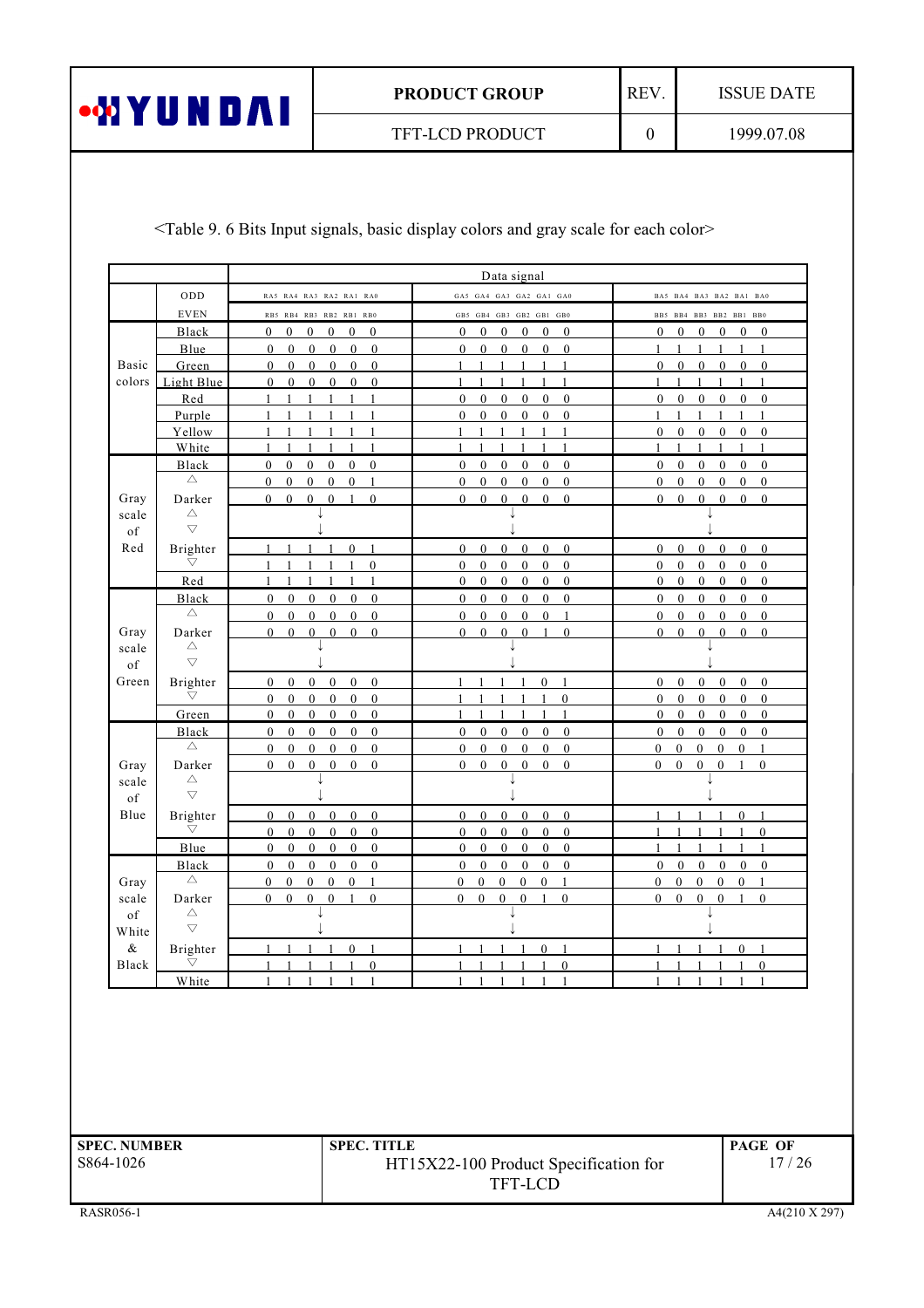| ⊶MYUND∧I                  | REV.<br><b>PRODUCT GROUP</b> |          | <b>ISSUE DATE</b> |
|---------------------------|------------------------------|----------|-------------------|
|                           | <b>TFT-LCD PRODUCT</b>       | $\theta$ | 1999.07.08        |
|                           |                              |          |                   |
| <b>9.0 POWER SEQUENCE</b> |                              |          |                   |

To prevent a latch-up or DC operation of the LCD module, the power on/off sequence shall be as shown in below

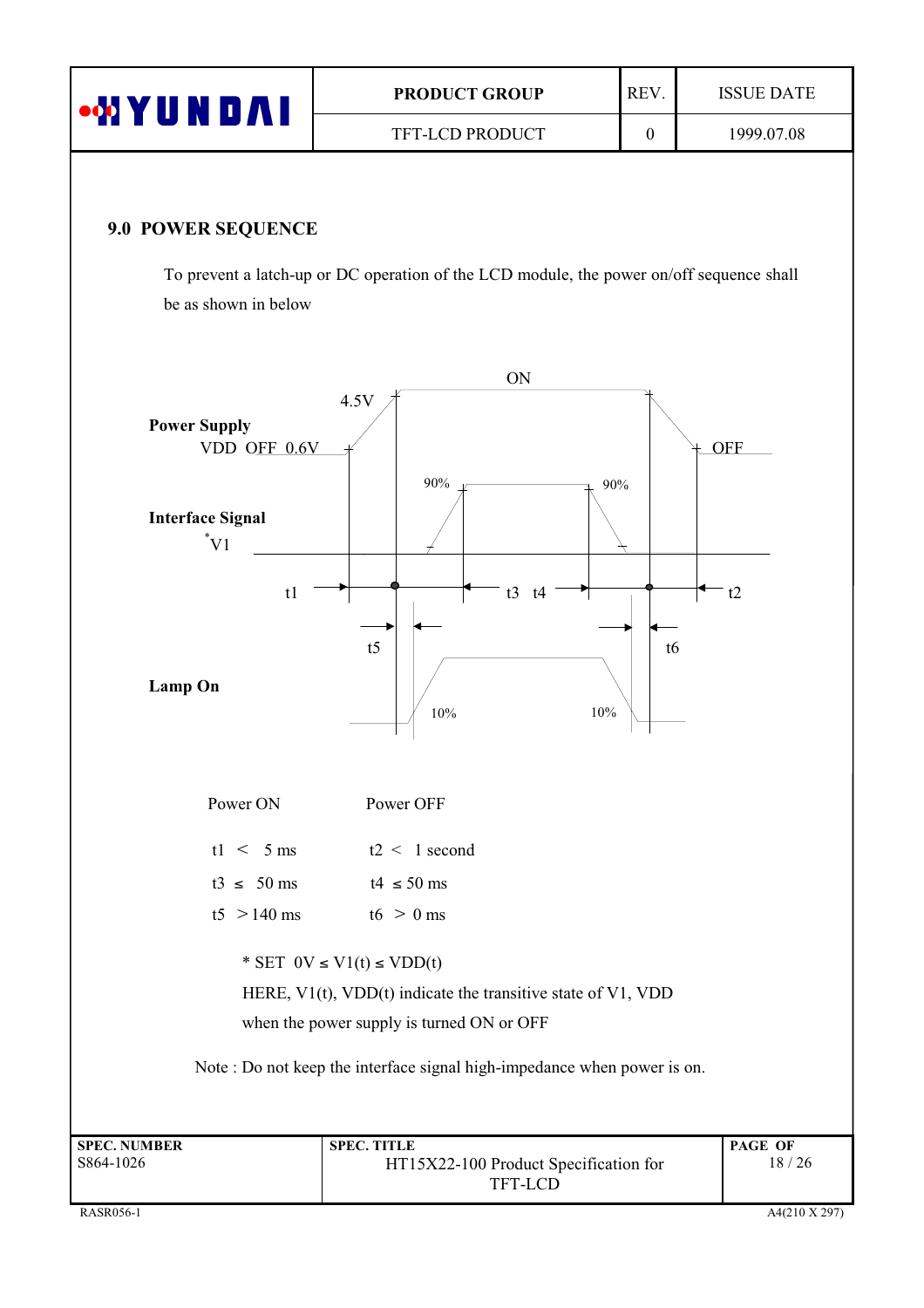

 $\boldsymbol{0}$ 

**ISSUE DATE** 

## **10.0 MECHANICAL CHARACTERISTICS**

10.1 Dimensional Requirements

FIGURE 6 shown in appendix shows mechanical outlines for the model

HT15X22-100. Other parameters are shown in Table 10.

| Parameter            | Specification                                          | Unit   |
|----------------------|--------------------------------------------------------|--------|
| Active area          | 304.128 (H) x 228.096(V)                               | mm     |
| Number of pixels     | $1024(H)$ x 768(V)                                     | pixels |
|                      | $(1$ pixel = R + G + B dots)                           |        |
| Pixel pitch          | $0.297(H) \times 0.297(V)$                             | mm     |
| Pixel arrangement    | <b>RGB</b> Vertical stripe                             |        |
| Display colors       | 16,777,216                                             | colors |
| Display mode         | Normally Black                                         |        |
| Dimensional outline  | 350.0 $\pm$ 0.5(H) x 266.5 $\pm$ 0.5(V) x 17.2(D) Typ. | mm     |
| (Excluding Inverter) |                                                        |        |
| Weight               | 1500 Max. (Without Inverter)                           | gram   |
| Back-light           | Top/Bottom edge side 4-CCFL type                       |        |

<Table 10. Dimensional Parameters>

#### 10.2 Mounting

See FIGURE 5 shown in appendix

#### 10.3 Anti-Glare and Polarizer Hardness.

The surface of the LCD has an anti-glare coating to minimize reflection and a coating to reduce scratching.

| <b>SPEC. NUMBER</b> | <b>SPEC. TITLE</b>                    | <b>PAGE OF</b> |
|---------------------|---------------------------------------|----------------|
| S864-1026           | HT15X22-100 Product Specification for | 19/26          |
|                     | TFT-LCD                               |                |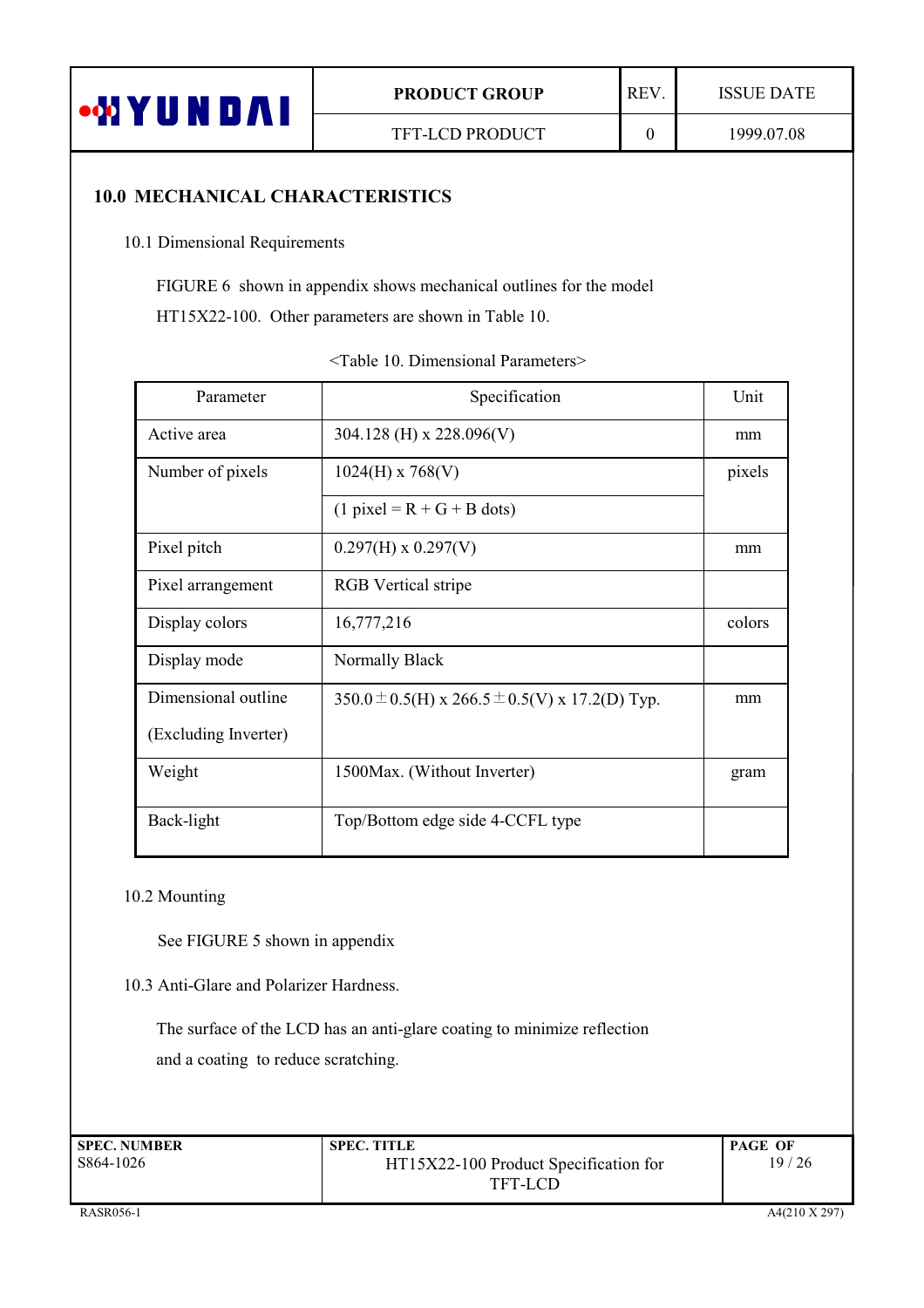| •MYUI<br>N<br>$\blacksquare$ | <b>PRODUCT GROUP</b>   | <b>REV</b> | <b>ISSUE DATE</b> |
|------------------------------|------------------------|------------|-------------------|
|                              | <b>TFT-LCD PRODUCT</b> |            | 1999.07.08        |

10.4 Light Leakage

There shall not be visible light from the back-lighting system around the edges of the screen as seen from a distance 50 cm from the screen with an overhead light level of  $350$ lux. The manufacture shall furnish limit samples of the panel showing the most light leakage acceptable.

## 11.0 RELIABILITY TEST

The Reliability test items and its conditions are shown in below.

| N <sub>0</sub> | <b>Test Items</b>                                    | Conditions                                                                                                                   |
|----------------|------------------------------------------------------|------------------------------------------------------------------------------------------------------------------------------|
| $\mathbf{1}$   | High temperature storage test                        | Ta = 60 °C, 240 hrs                                                                                                          |
| $\overline{2}$ | Low temperature storage test                         | Ta = -20 °C, 240 hrs                                                                                                         |
| $\overline{3}$ | High temperature $&$ high humidity<br>operation test | Ta = 50 °C, 80 %RH, 240 hrs                                                                                                  |
| $\overline{4}$ | High temperature operation test                      | Ta = 50 °C, 240 hrs                                                                                                          |
| 5              | Low temperature operation test                       | Ta = $0^{\circ}$ C, 240 hrs                                                                                                  |
| 6              | Thermal shock                                        | Ta = -20 °C $\leftrightarrow$ 60 °C (30 min), 100 cycle                                                                      |
| $\tau$         | Vibration test<br>(non-operating)                    | Frequency : $10 \sim 500$ Hz<br>Gravity/AMP: 1.5G<br>Period : $X, Y, Z$ 30 min                                               |
| 8              | Shock test<br>(non-operating)                        | Gravity<br>:70G<br>Pulse width : 11 ms, half sine wave<br>Direction : $\pm X$ , $\pm Y$ , $\pm Z$<br>once for each direction |
| 9              | Electrostatic discharge test                         | All pins : 150 pF, $330\Omega$ , 15KV<br>Surface: $150 \text{ pF}$ , $330 \Omega$ , $8 \text{KV}$                            |

| <table 11.="" reliability="" test=""></table> |
|-----------------------------------------------|
|                                               |

| <b>SPEC. NUMBER</b> | <b>SPEC. TITLE</b>                    | <b>PAGE OF</b> |
|---------------------|---------------------------------------|----------------|
| S864-1026           | HT15X22-100 Product Specification for | 20/26          |
|                     | TFT-LCD                               |                |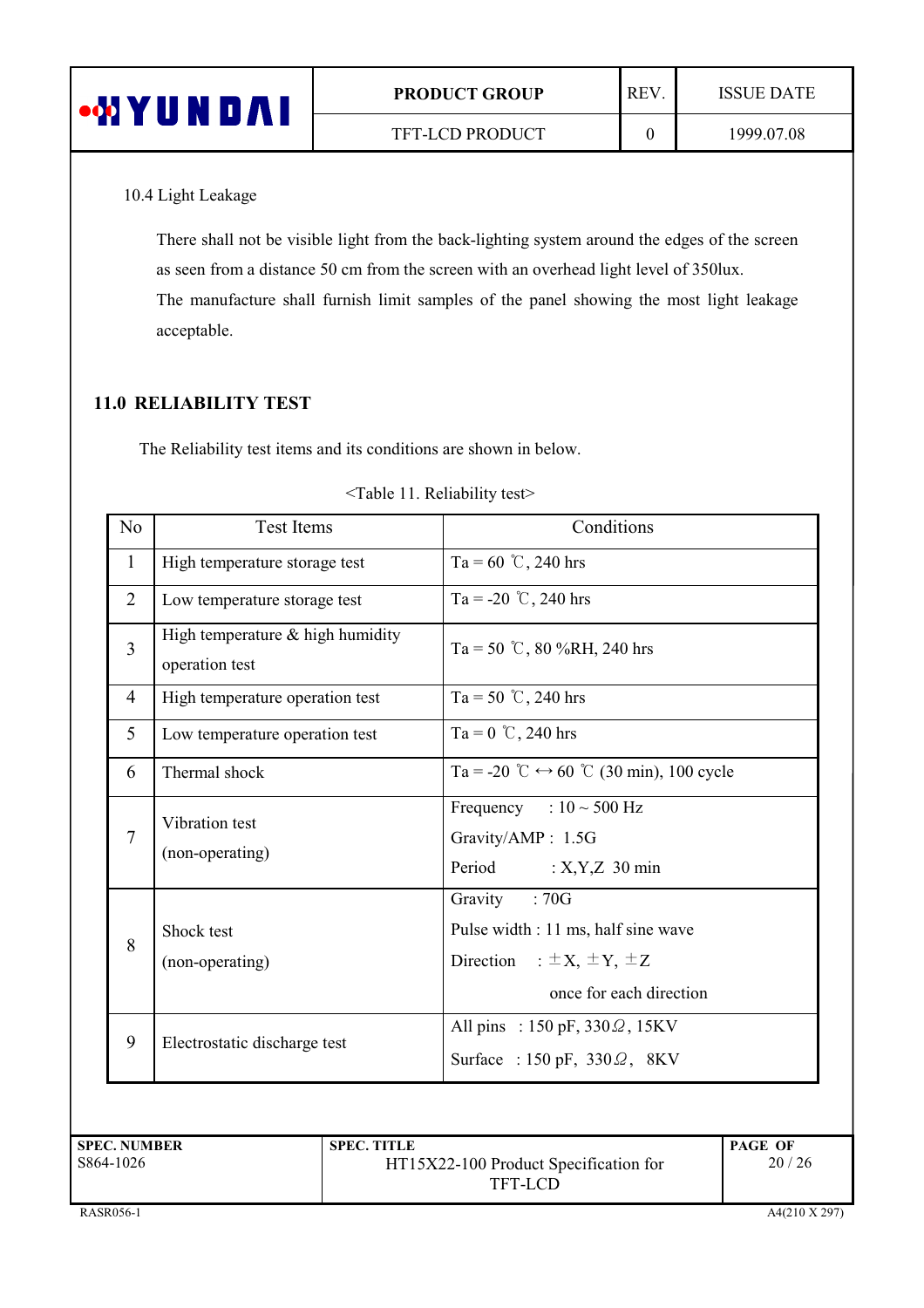

## 12.0 HANDLING & CAUTIONS

- $(1)$  Cautions when taking out the module
	- Pick the pouch only, when taking out module from a shipping package.
- (2) Cautions for handling the module
	- As the electrostatic discharges may break the LCD module, handle the LCD module with care. Peel a protection sheet off from the LCD panel surface as slowly as possible.
	- As the LCD panel and back-light element are made from fragile glass material, impulse and pressure to the LCD module should be avoided.
	- As the surface of the polarizer is very soft and easily scratched, use a soft dry cloth without chemicals for cleaning.
	- Do not pull the interface connector in or out while the LCD module is operating.
	- Put the module display side down on a flat horizontal plane.
	- Handle connectors and cables with care.
- $(3)$ ) Cautions for the operation
	- When the module is operating, do not lose ICLK, DE signals.
	- If any one of these signals is lost, the LCD panel would be damaged.
	- Obey the supply voltage sequence. If wrong sequence is applied, the module would be damaged.
- $(4)$ ) Cautions for the atmosphere
	- Dew drop atmosphere should be avoided.
	- $\bullet$  Do not store and/or operate the LCD module in a high temperature and/or humidity atmosphere. Storage in an electro-conductive polymer packing pouch and under relatively low temperature atmosphere is recommended.
- $(5)$ ) Cautions for the module characteristics
	- Do not apply fixed pattern data signal to the LCD module at product aging.
	- Applying fixed pattern for a long time may cause image sticking.

| <b>SPEC. NUMBER</b> | <b>SPEC. TITLE</b>                    | <b>PAGE OF</b> |
|---------------------|---------------------------------------|----------------|
| S864-1026           | HT15X22-100 Product Specification for | 21/26          |
|                     | <b>TFT-LCD</b>                        |                |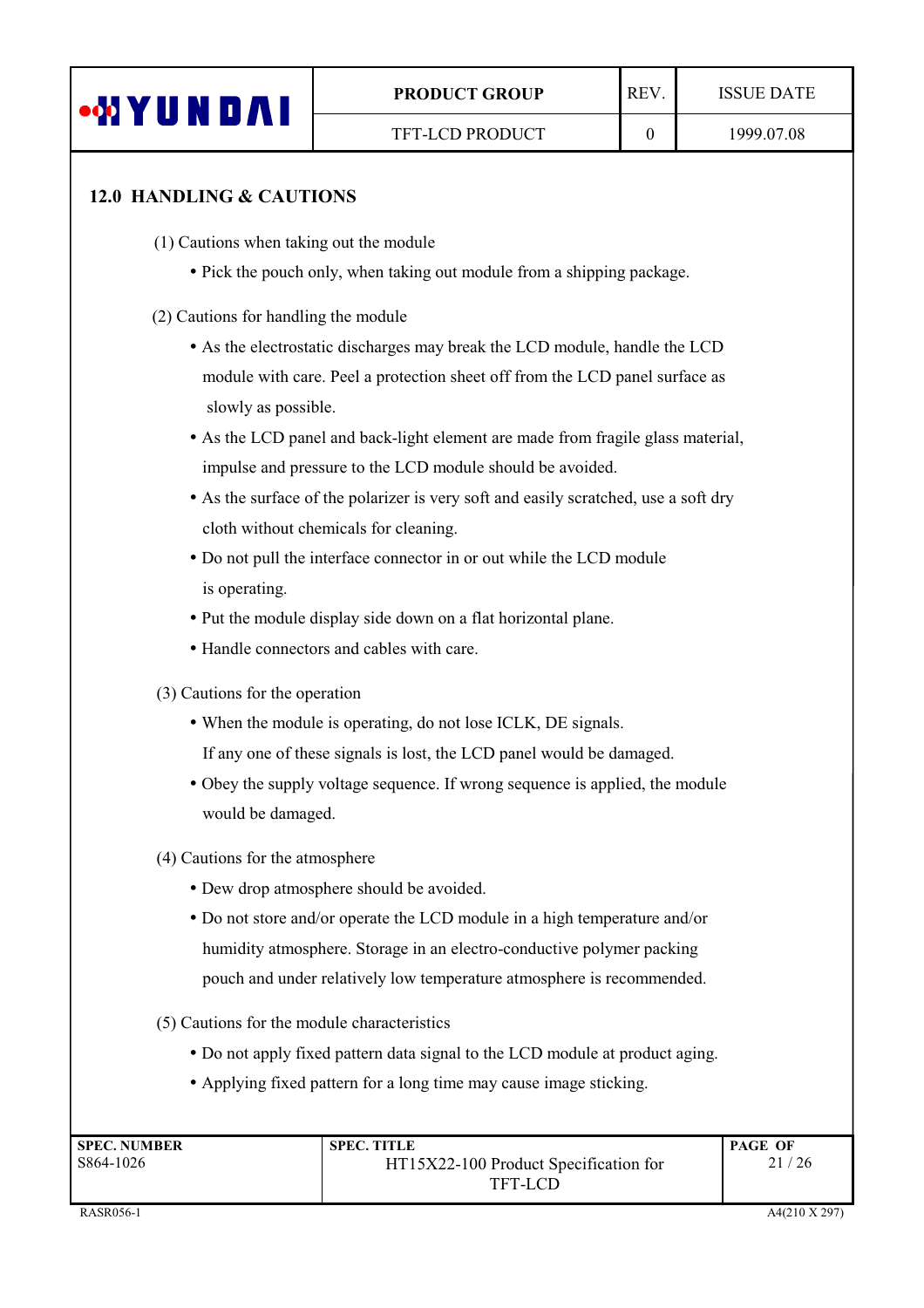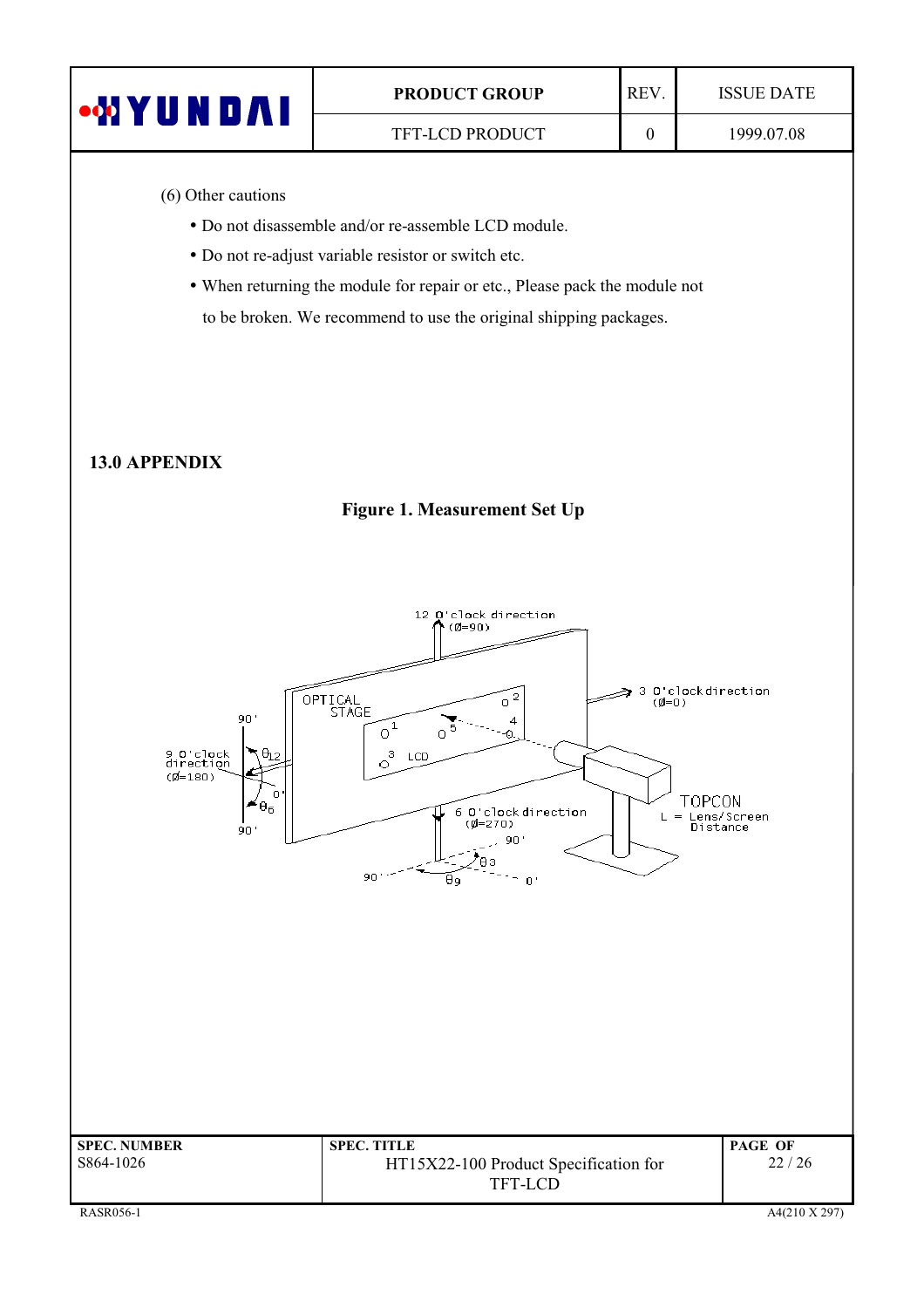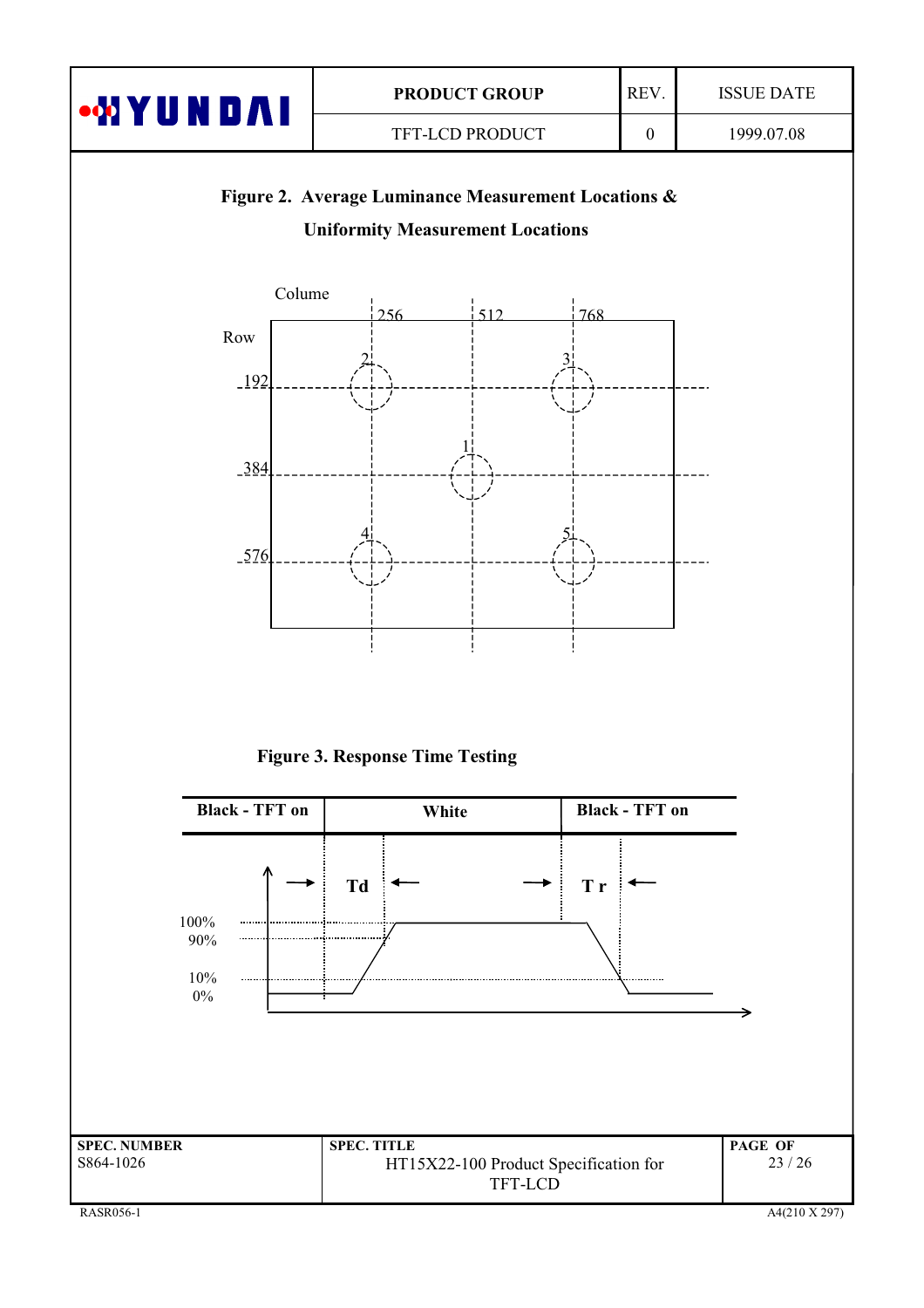

 $24/26$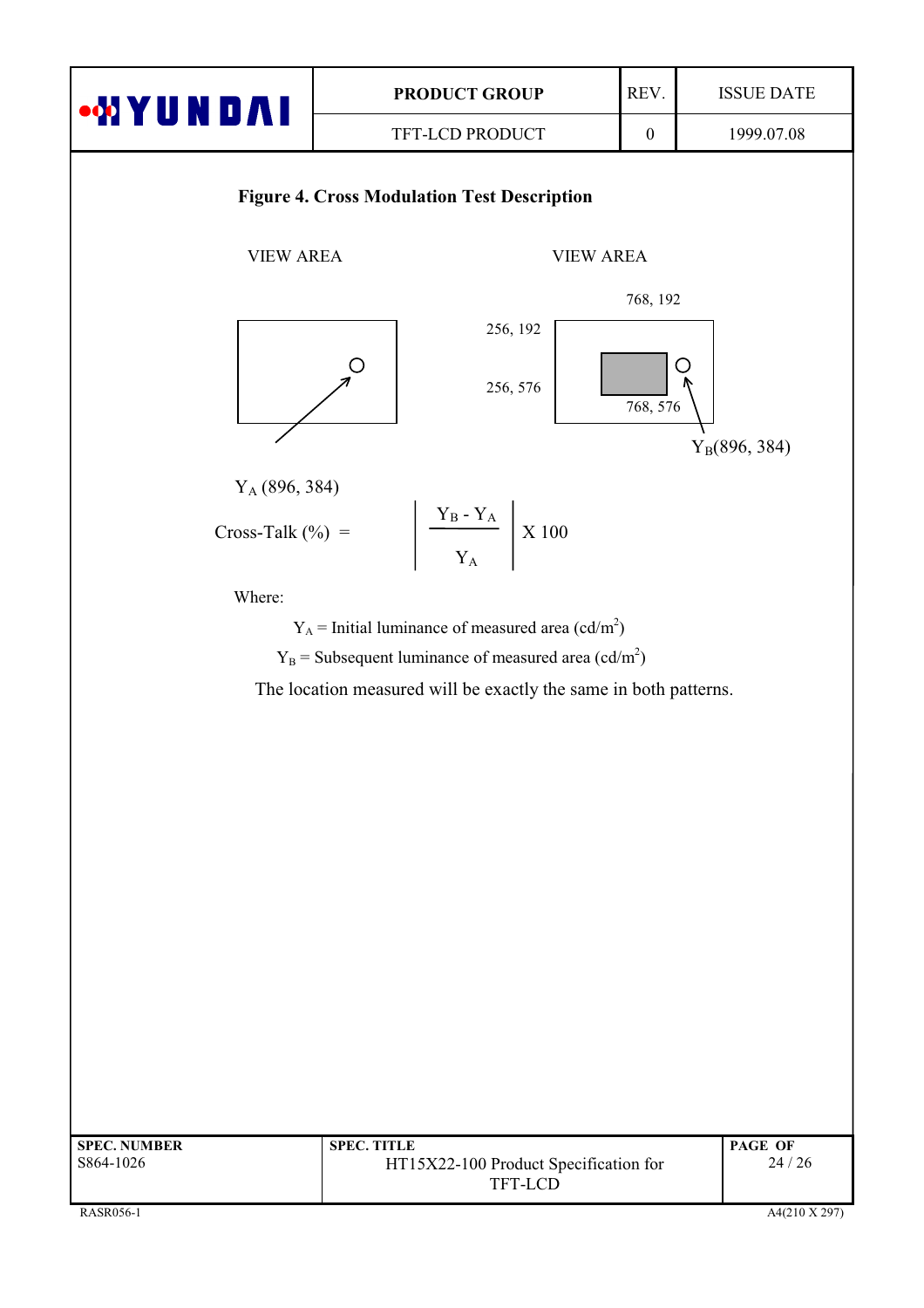